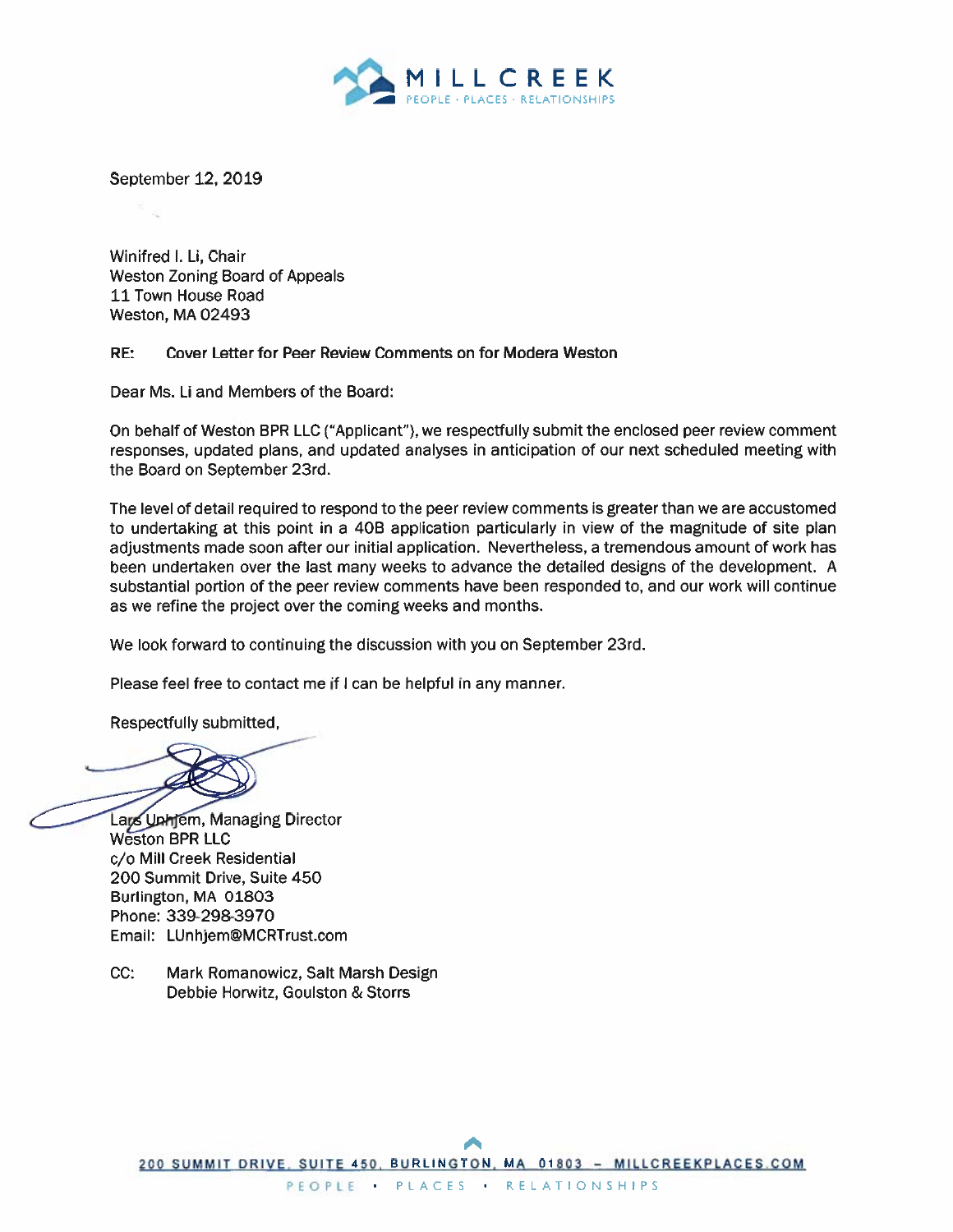September 12, 2019

Zoning Board of Appeals Town of Weston Town House Road Weston, MA 02493

### **Re: Modera Weston – 751-761 Boston Post Road, Weston, MA**

Dear Board Members:

Howard Stein Hudson (HSH) has received the review comments prepared by MetroWest Engineering, Inc. dated August 7, 2019 (the "Review Letter") regarding the Modera Weston Project located at 751- 761 Boston Post Road. We offer the following responses to the detailed review comments starting on Page 3 of the Review Letter:

#### **GENERAL COMMENTS**

### **Wetland Impacts:**

The project proposes extensive work within the 100-foot buffer zone to wetland resources and will require that an Order of Conditions be obtained either from the Weston Conservation Commission (WCC) or, if an appeal of the local order is necessary, the Massachusetts Department of Environmental Protection (MADEP). Of the work in the wetland buffer zone, substantial work is required within 25-feet of the wetland border, with some work as close as 5-feet to the wetland border. The WCC has a policy that no work occurs within the 25-feet of the resource edge and has identified this area as a No Disturb Zone (NDZ). The WCC has been consistent in enforcing this policy on both public and private projects.

The WCC does have a written waiver policy for working in the NDZ, but the present proposal likely does not meet the standards set forth in that policy. Weston does not have a local wetland bylaw, so the policy does not carry the weight of a local regulation and the state wetland protection regulations, 310 CMR 10.00 do not call for a similar NDZ. In the event that the WCC does not grant a waiver from its NDZ policy, the applicant would either have to make significant design changes to receive local approval or seek a Superseding Order of Conditions from MADEP. Should MADEP intervention be sought, a significant delay in permitting process will occur and the MADEP review could result in project changes that require the ZBA to amend any approval that may have been granted. I recommend that this issue be addressed as quickly as possible as it is a critical element for the project as proposed to move forward.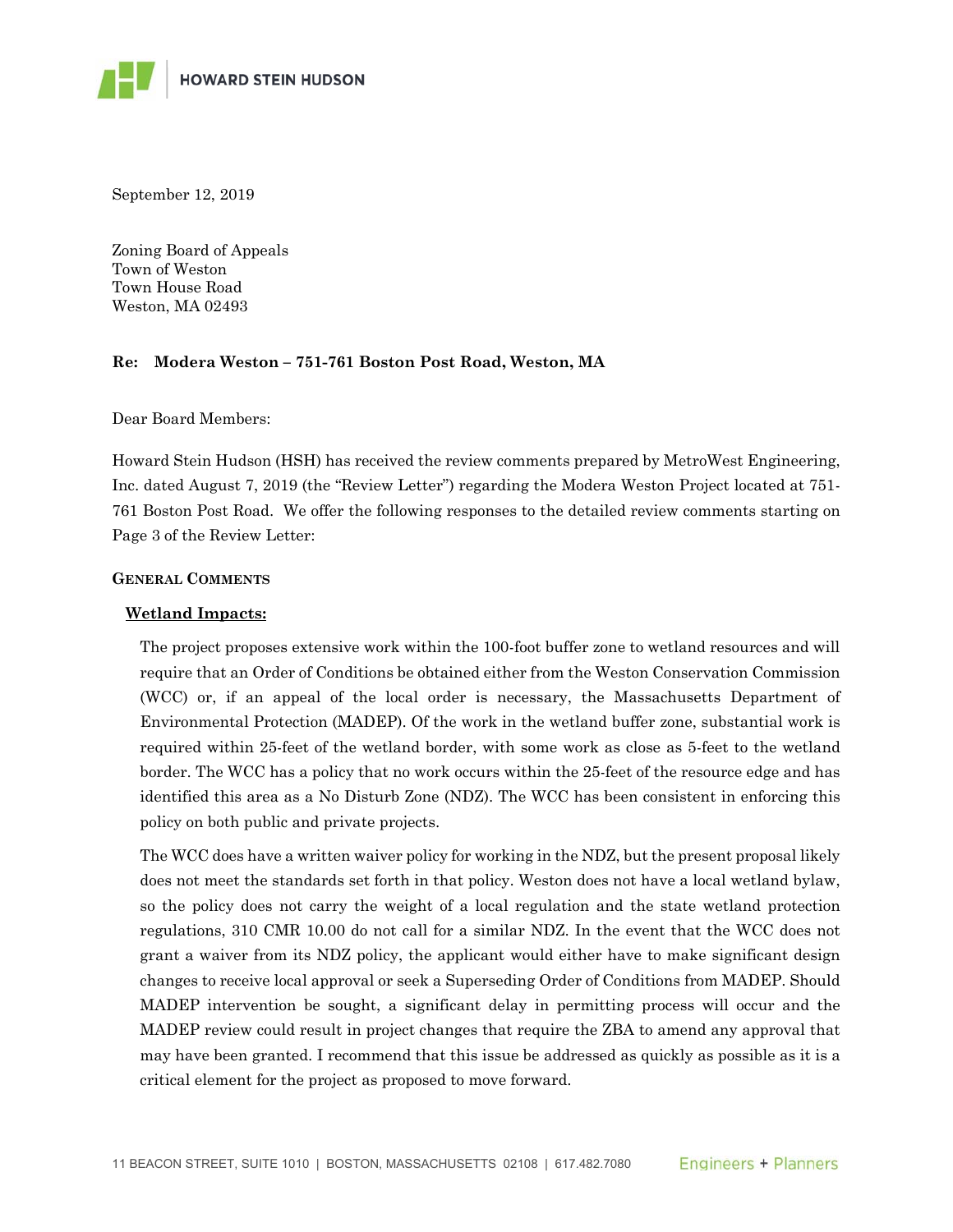

*Response***: The applicant has made every effort to provide the 25-foot setback or No Disturb Zone (NDZ) defined by the Weston Conservation Commission (WCC) and has provided that setback on nearly all, but not all, of the developed area.** 

**The applicant has requested a waiver of the WCC's NDZ policy. Since the Project is being permitted under M.G.L. c. 40B, the local Conservation Commission's No Disturb Zone policy (as opposed to the state Wetlands Protection Act), the Conservation Commission (in its role as advisor to the Zoning Board of Appeals) and the Zoning Board of Appeals will need to review the merits/facts of the proposal and would have to have scientific reasons specifically related to the Project proposal in order to deny a waiver of this local policy.** 

*Additional Background Information***: We think it's important to retrace the evolution of the process leading up to the current proposal. The applicant had initially proposed development on the southerly upland parcel and the north westerly upland parcel including a wetland crossing for access. During the initial conversations with the neighbors, boards and agencies there was some support for development on both parcels (since it would move a portion of the proposed development to the north westerly upland parcel which would reduce the density next to the majority of the direct neighbors). During those initial conversations there was also strong support for development on the southerly upland parcel only. The north westerly upland parcel is adjacent to wetlands and the Town of Weston owned forest land, so it was viewed by many to be an ideal woodland parcel to be protected. During this timeframe there were continued conversations with the Conservation Commission regarding the overall benefits of preserving the north westerly upland parcel and eliminating the wetland crossing. Based on those requests, Mill Creek agreed to preserve the existing woodlands at the north westerly upland parcel, the existing upland field and the wetlands (approximately 80% of the Property Mill Creek is acquiring) without development.** 

**More recently, in response to concerns raised by direct abutters, we have relocated the majority of the amenity programming, particularly the outdoor amenity programming, from its initial position at the southerly portion of the site along Boston Post Road to the area between the two mid-rise buildings located on the northerly side of the development area. That move creates an extensive buffer between the active amenity center and the neighbors. However, relocating the amenity center to this new location did create a pinch-point at a nearby wetland. It should be noted that the wetland area in question was initially a borrow pit for gravel used during the early development of the farm and is "cut off" from the main wetland area by an existing active Cart Road. (See Figures 1 and 2.)**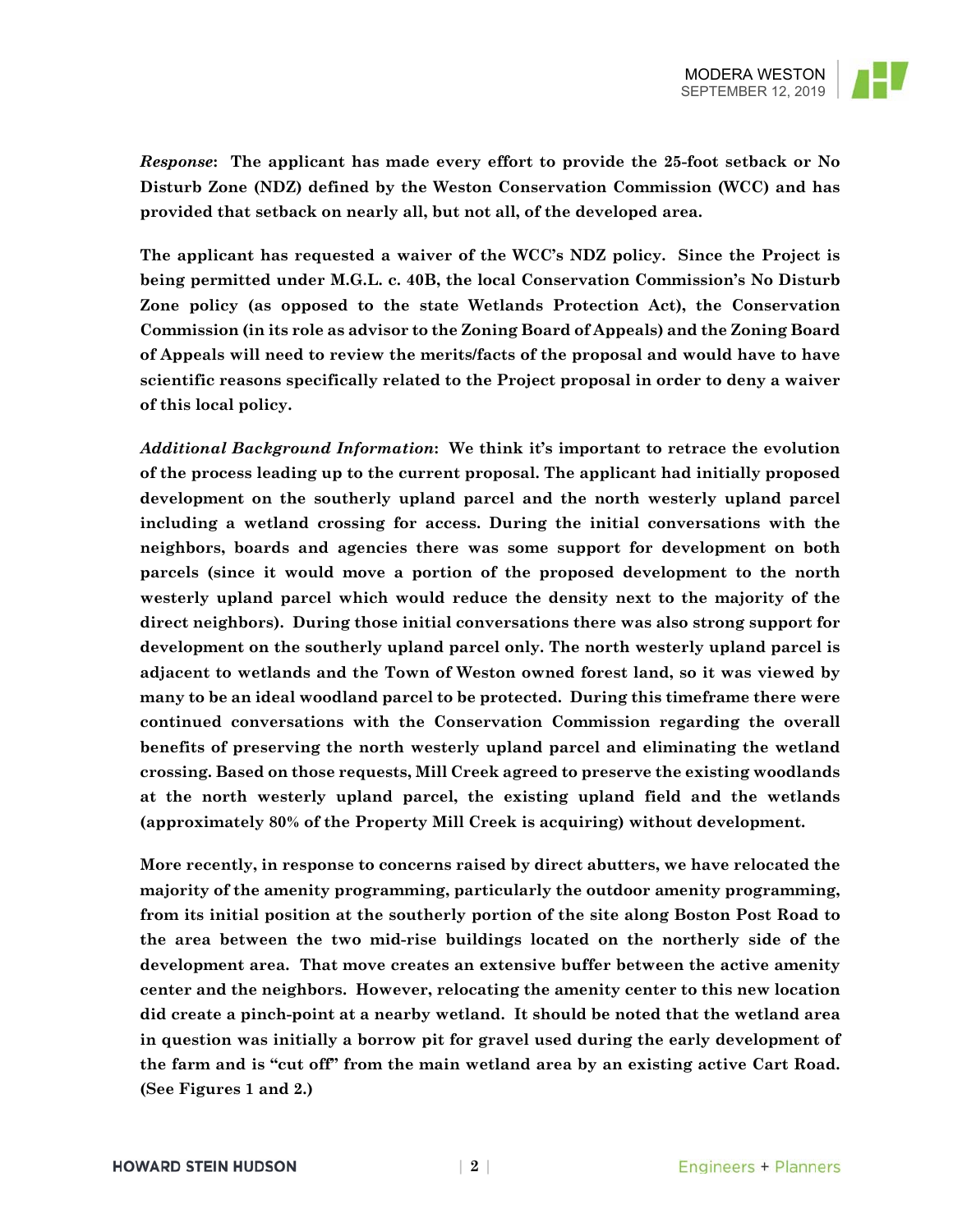

**Together, this is a significant impact reduction on the overall property as compared to the initial concept that proposed development on both major upland parcels with a wetland & stream crossing for the access roadway. The proposed project has been designed to avoid adverse impacts to the downgradient Wetland Resource Areas.** 



### **Figure 1. Existing Conditions**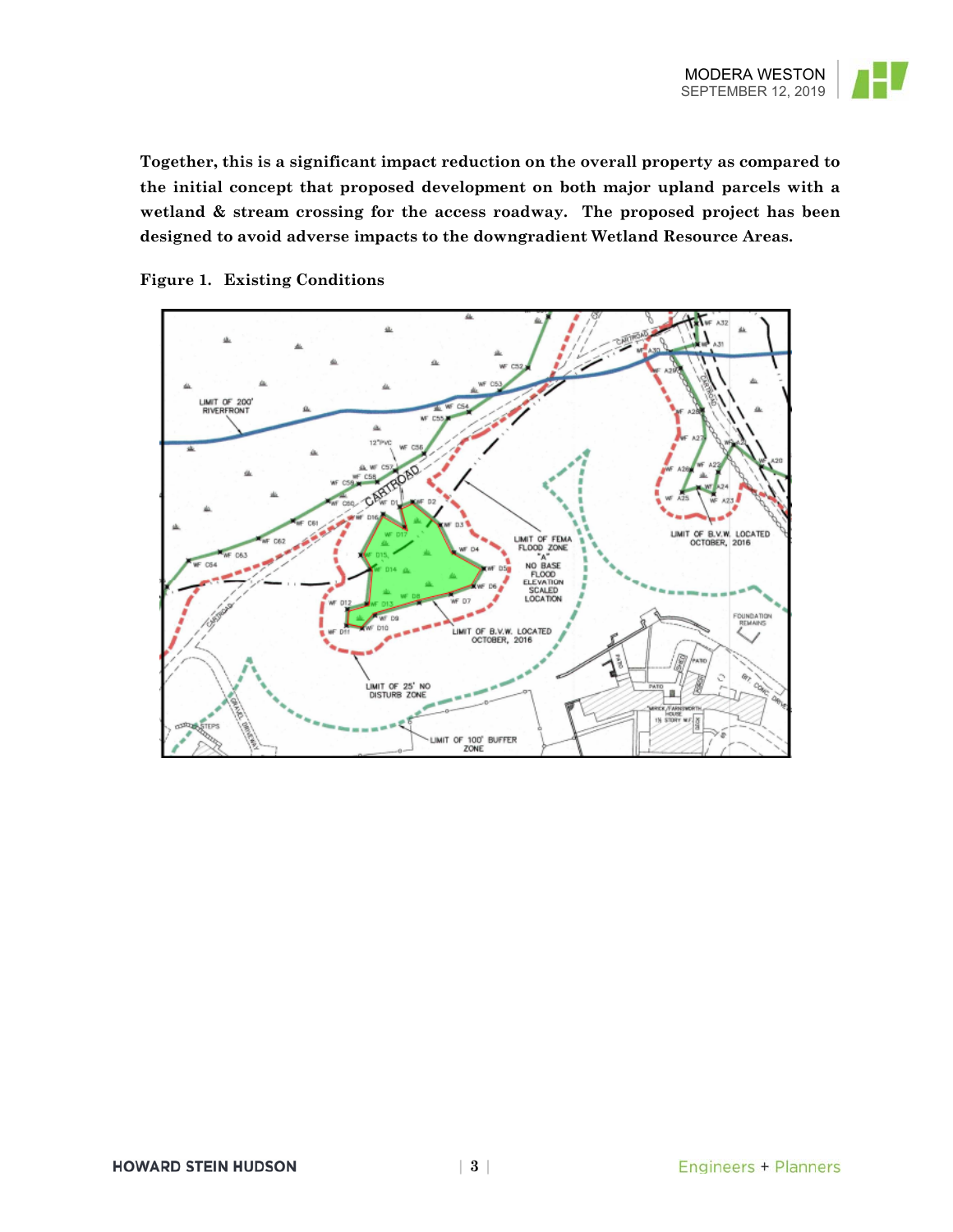

### **Figure 2. Proposed Conditions**



### **Fire Department Access Review:**

The largest of the proposed apartment buildings, Buildings A and B, have emergency access limited to the front of the building, with no emergency equipment vehicular access along the rear of the buildings. The applicant should confirm with the Weston Fire Department (WFD) that the emergency access provided is sufficient. Any requirement for emergency access to the rear of these buildings will result in major design changes.

*Response***: Over the last several months, the applicant has held multiple meetings with the Weston Fire Department ("WFD"). The WFD has been kept up to date on the project's design considerations and evolutions, including this final plan. While the WFD's review is ongoing, the WFD has thus far not indicated that emergency access to the rear of Buildings A and B is required. The applicant's most-recent meeting with the WFD occurred on the same date as this letter (September 12, 2019), and the feedback received will be incorporated into future minor revisions to the plans.** 

### **Elliston Road Emergency Access:**

Prior to the current proposal my firm had performed a property survey of the subject property. In performing that survey, we researched the history of Elliston Road at the Weston Town Clerk's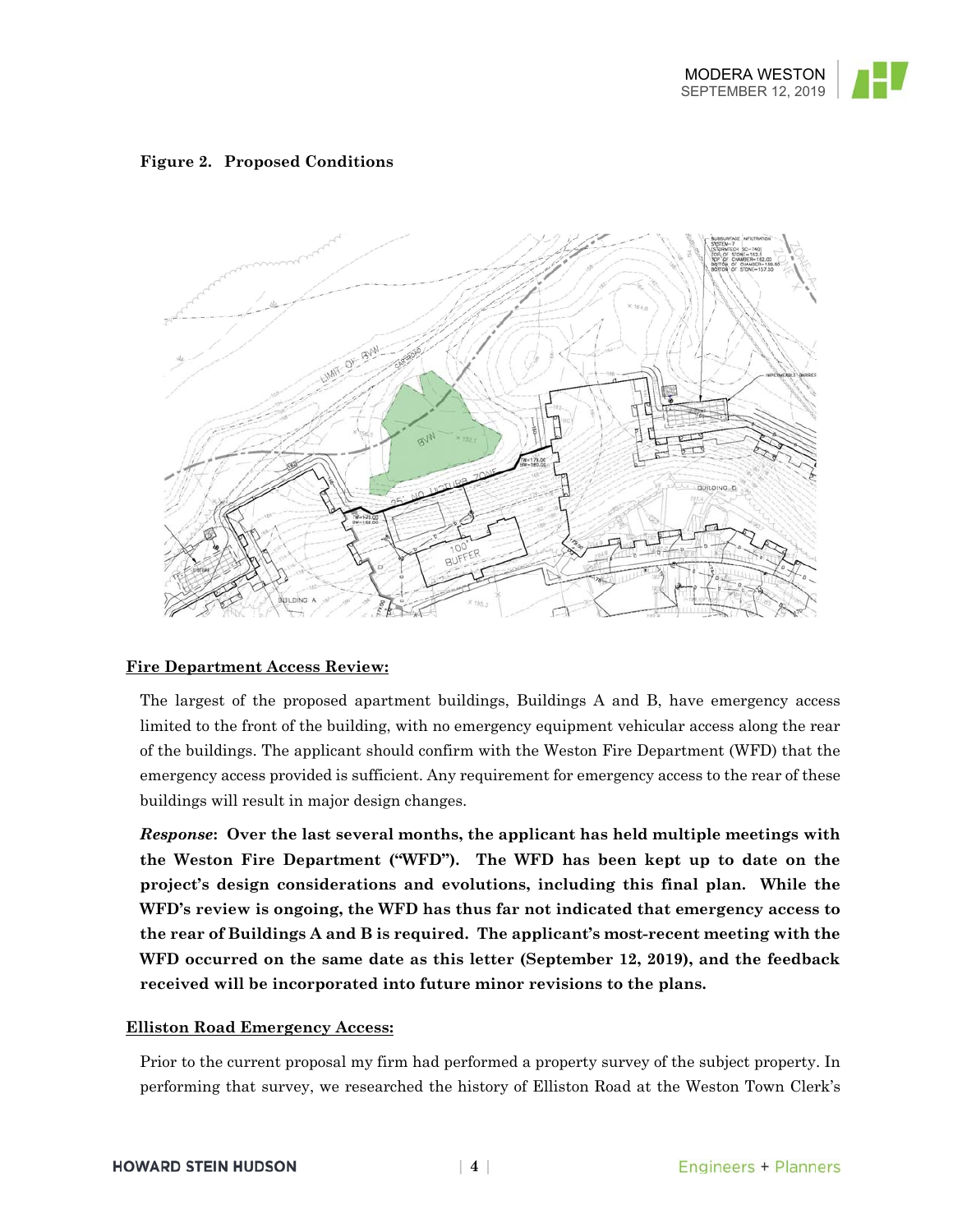

Office. We found that the full 50-foot width of the road was accepted by the Town to a point about 50-feet to the south of the locus. A 2S-foot wide highway easement was also taken by the town on the westerly half of Elliston Road, extending from the accepted portion of Elliston Road to the southerly boundary of the locus. It thus appears that the subject property has rights to extend its emergency access lane only to the west half of Elliston Road, and not to the east half of the road. The applicant's land surveyor and land attorney should review the town acceptance of Elliston Road along with the relevant Land Court Documents and confirm that the emergency access proposed is consistent with the actions of Town Meeting in accepting the road and the easement. I have enclosed a copy of the plan for Elliston Road.

*Response***: The proposed emergency access for use by Weston safety officials is consistent with the easement and the vote of Town Meeting to accept the road and the easement. The Town took the fee in Elliston Road in the location where it currently exists pursuant to an Order of Taking recorded June 19, 1989, with the Middlesex South Registry District of the Land Court as Document No. 801169. As noted above, as currently constructed, Elliston Road does not abut the Project site; there is an approximately 50-foot area between the locus and Elliston Road (the "Road Easement Area"). On September 25, 1989, the Town accepted an easement over the Road Easement Area to maintain, repair and use the same for all purposes for which streets and ways are used in the Town, in common with the rights of others lawfully entitled thereto. The vote and easement were recorded on November 6, 1989, with the Middlesex South Registry District of the Land Court as Document No. 810328. Having the right to use the easement area for all purposes which ways are used in the Town, includes without limitation, the right to create a road and install utilities.**

### **City of Cambridge Watershed Management Division of Water Department:**

Cherry Brook, a tributary to The City of Cambridge Stony Brook Reservoir public water supply, runs through the locus. The applicant should request that the Cambridge Water Department review the project and provide written comments to the Board.

*Response***: The applicant has had three meetings with Jamie O'Connell, Watershed Protection Supervisor and David Kaplan, Watershed Manager of the City of Cambridge Water Department. The Cambridge Water Department will receive notice of the Notice of Intent filing and we expect that it will review and provide any formal comments at that time.**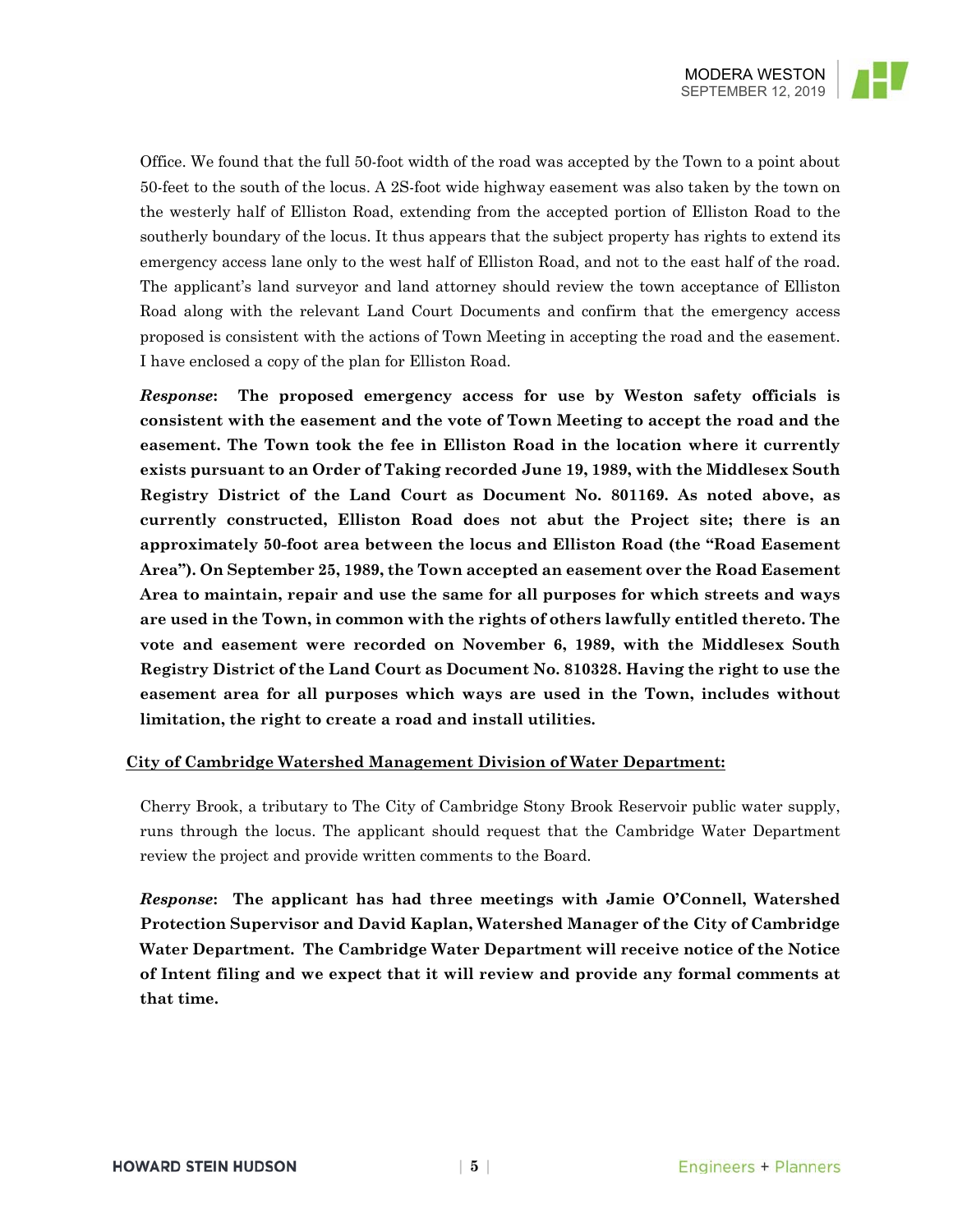### **Topographic Survey:**

The topographic survey of the Existing Conditions was performed by an aerial survey, which is generally acceptable. There are, however, certain areas of the site that require additional details that is best accomplished by supplementing the aerial survey with an on-ground survey. Specific needs are as follows:

1. An existing catch basin is located on Boston Post Road about 100-feet east of the driveway at 775 Boston Post Road. The catch basin and its outlet should be added to the plan.

# *Response***: Additional field survey was performed. The existing catch basin and outlet have been added to the plan.**

2. The above-referenced catch basin discharges flow into a channel that runs over the locus and then over the 775 Boston Post Road driveway. This channel should be located and shown on the plan.

### *Response***: The existing channel was field located and added to the plan.**

3. The hydrologic model (discussed later) routes flow through a "southwest depression". This is not well-documented on the Existing Conditions Plan. Spot grades should be added to verify the depth, lateral extent and storage volume in the depression as well as the length of the overflow spillway, as input into the model.

*Response***: Additional field survey was performed. The additional survey shows that the depression is on the property of 775 Boston Post Road and has a 22 inch culvert that directs flow under the driveway of 775 Boston Post Road. As this depression is located off-site, it has been removed from the hydrologic model. However, the model does analyze the watershed contributing to this depression to ensure that peak runoff flows and volumes will remain at or below existing conditions in the post-development condition.**

4. Spot grades should be added along Boston Post Road between the properties at 741 Boston Post Road and 4 Elliston Road. This data is needed to identify where the high point is along Boston Post Road to determine the contributing watershed to the previously mentioned catch basin and channel near 775 Boston Post Road.

# *Response***: Additional field survey was performed and the requested spot grades have been added to the plan.**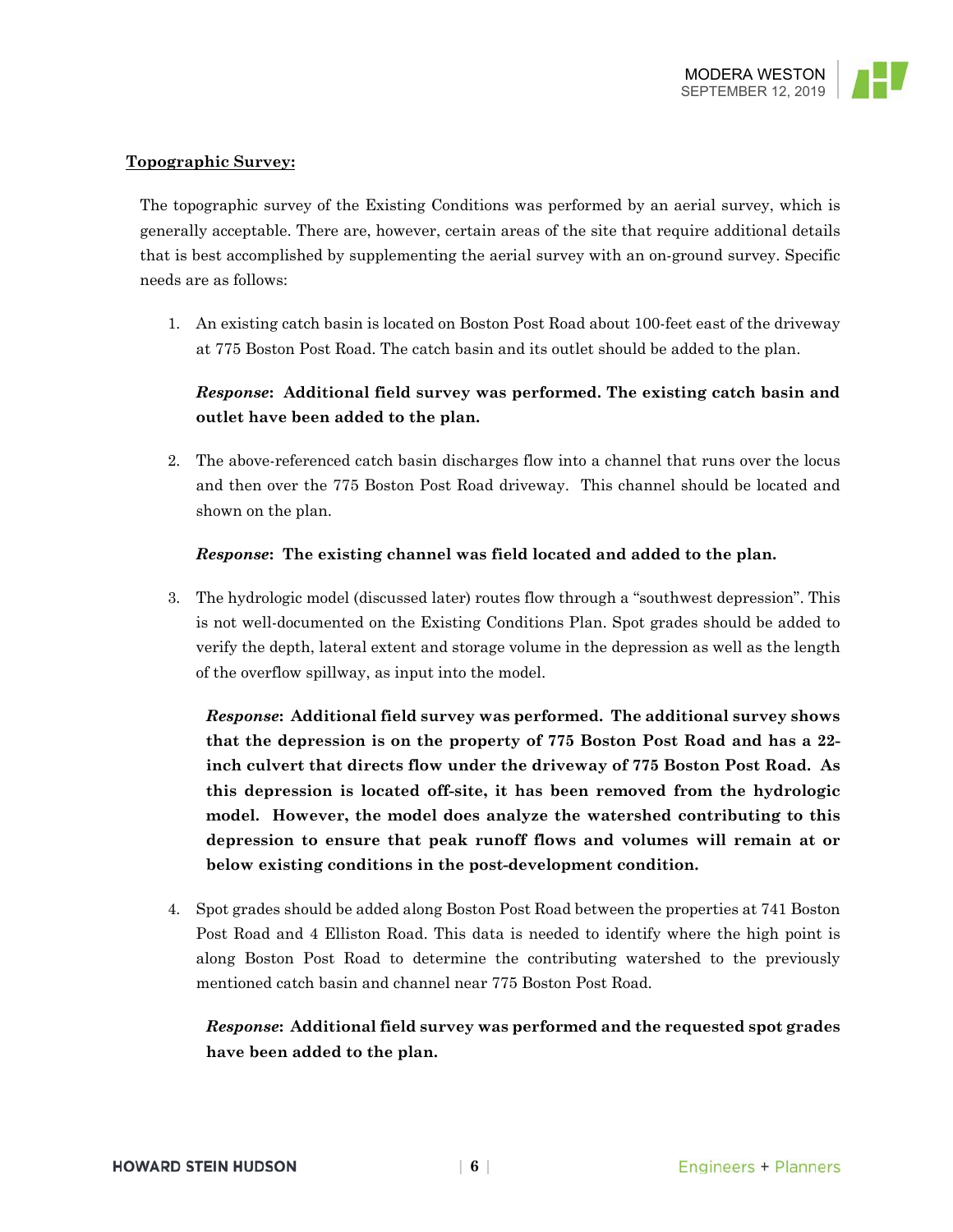

5. Additional spot elevations are required around the house and driveway at 751 Boston Post Road to confirm the watershed boundary used in the model. Also, the plan does not appear to identify all of the existing driveway on the east side of the house.

# *Response***: Additional survey information was collected and included in the existing conditions plan.**

6. The existing trees within the portion of the project to be developed should be added to the plan so that an assessment may be made of trees to be removed and trees to remain. Additionally, tree along the common boundary lines with the properties at 741 and 745 Boston Post Road and 3 and 4 Elliston Road should be located and shown on the plan, as these trees could potentially be impacted by construction.

*Response***: The Applicant has agreed to a substantial and extensive effort to lower and regrade the development area in order to respond to abutter, neighbor, and other stakeholder concerns regarding the visual impacts of the project. The Applicant agrees to conducting an appropriate tree survey prior to issuance of the building permit with an effort toward minimizing impacts on existing trees within and abutting the property to extent reasonably practicable.**

7. Trees and stonewalls along the Boston Post Road frontage should be shown. Boston Post Road is a scenic road and any removal of trees or stonewall within the right-of-way will require a scenic road permit as part of the Comprehensive permit.

*Response***: The tree limit, not individual trees, and stone walls are shown on the plan. The limit of tree clearing and stone wall removal will be shown on the Demolition & Erosion Control Plan (not included with this submission).** 

8. The Existing Conditions Plan should be signed and stamped by a MA Registered Professional Land Surveyor.

# *Response***: The signed and stamped Existing Conditions Plan is included with this submission.**

### **PROPOSED GRADING PLANS:**

The proposed grading for the project is shown on Sheets C3.00 and C3.01. I have a number of grading concerns, some serious, as follows:

1. The parking lot grading along the north side of the entrance drive to the wastewater treatment plant (see Sheet C3.00) is in error and contains a two-foot bust in the grading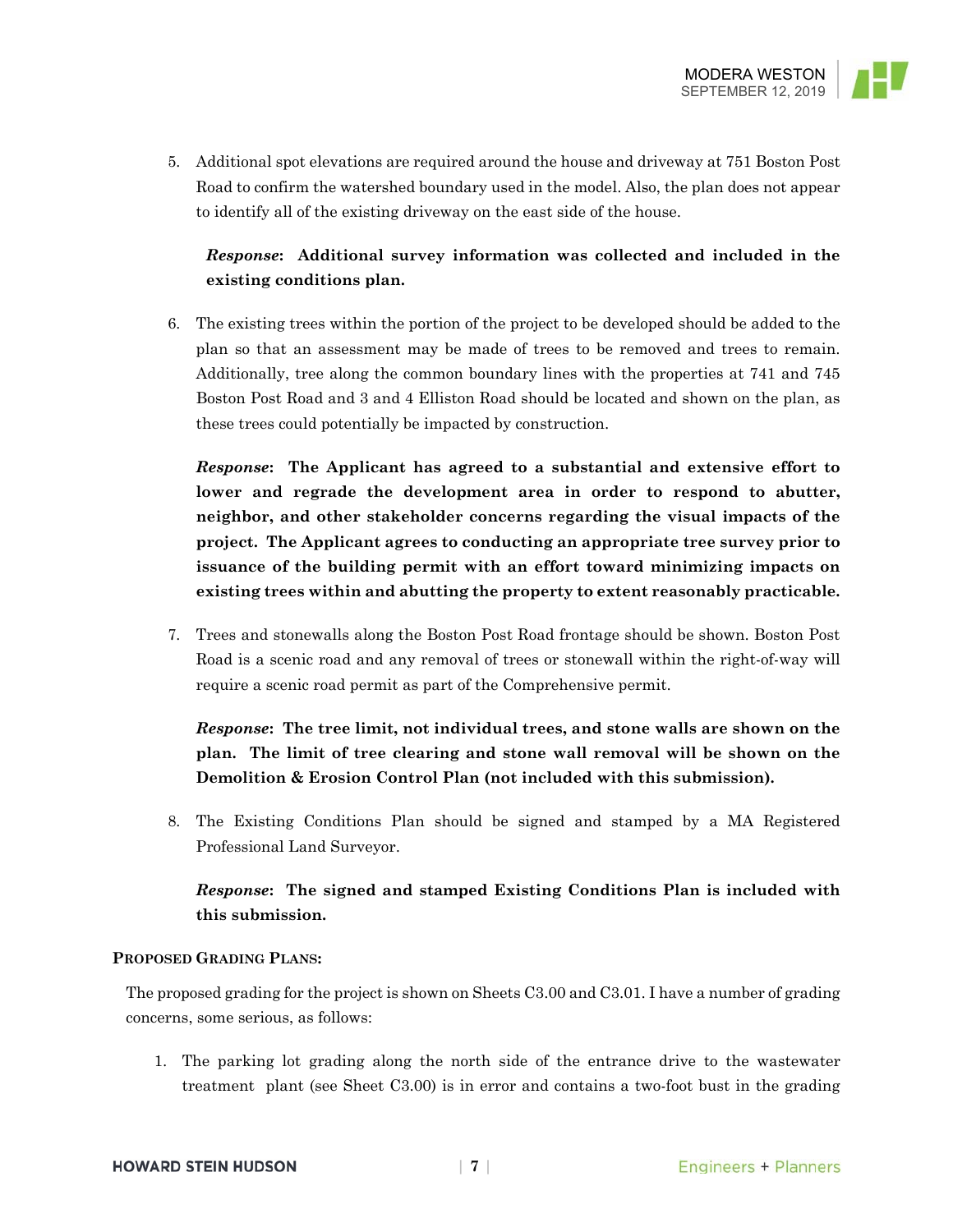

contours. The plans indicate a back of curb/bottom of curb grade of 202-feet/200-feet at one location and 204-feet/202-feet at another location, indicating a two-foot elevation change at the curb line, Given that the bituminous asphalt curb has a 6-inch reveal, this is not possible.

# *Response***: Grading of the area in question was revised per reviewers comment, to eliminate steep grade change.**

2. A more significant grading error is present along the proposed emergency extension of Elliston Road. The grading, as shown on sheet C3.01, shows the existing end of Elliston Road with an elevation of 176-feet. The extension meets the main project road between Buildings TH-8 and TH-9 at elevation 172-feet, plus or minus. The plan shows the emergency road dividing two large landscaping berms, with a road grade of about 174-feet. This is a problem given the toe of the slope of the westerly berm, immediately adjacent to the road, is at elevation 178-feet, four feet higher than the road. There is 4-foat grading error here at a critical location of the project. This is a point where a road crossing, a significant landscaping berm and a major drainage system all converge at a confluence point. It is essential to get the grading issues right at this location.

*Response***: To maintain existing drainage patterns, a depression has been added between the westerly berm and the emergency access road to collect stormwater runoff from the existing swale to the west of the road and convey it to the depression to the east of the road via an 18-inch pipe. The road elevation has been raised in this location from 174 feet± to 176 feet±**

3. The landscaping berm to the east of the Elliston Road extension fills a substantial portion of an existing depression, referred to in the design documents as the "Southeast Depression". This depression straddles the boundary line between the subject property and property at 6 Elliston Road. At present, this depression serves as a stormwater collection and storage basin for about 3-acres of the locus. More importantly, this same depression collects and stores stormwater for several acres of property that is off-locus, including runoff from Elliston Road, properties at 3, 4 and 6 Elliston Road and properties at 741 and 745 Boston Post Road. All of these properties flow into the "Southeast depression". The proposed grading plan (construction of the landscaping berm) eliminates about 60 percent of the stormwater storage volume in this depression. This grading scheme therefore has the potential to displace stormwater from the locus and onto the property at 6 Elliston Road, thereby damaging that property. This topic will be discussed in greater detail in the section of this report that discussed the hydrologic model and hydrologic impacts.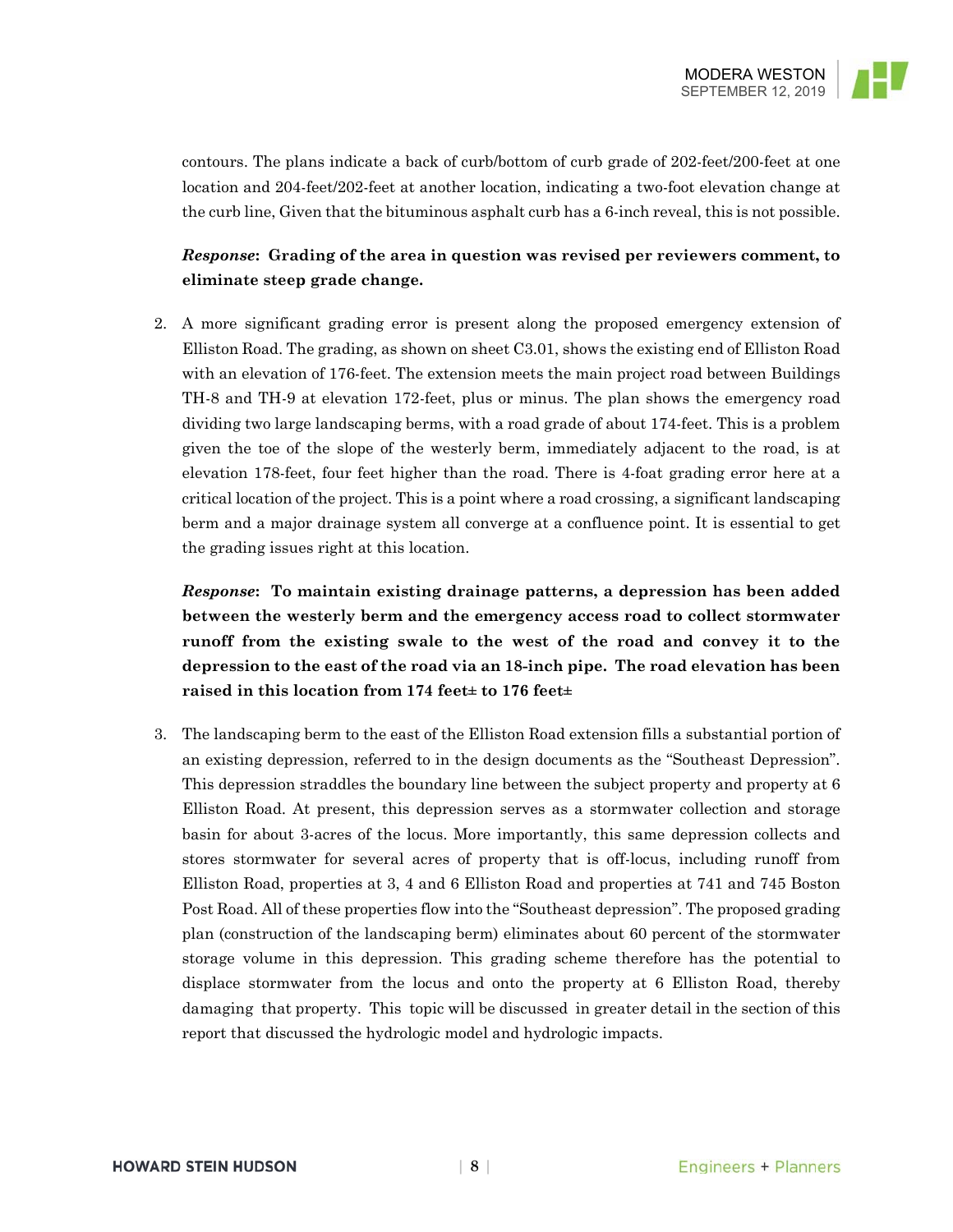

*Response***: The calculations have been revised to include off-site areas. The low point of the depression overlaps the property line between the Project Site and 6 Elliston Road. The peak elevation in the depression increases slightly in proposed conditions for the 2, 10, and 25-year storm events, but water levels remain near the property line and do not reach the driveway of 6 Elliston Road (see Figure 3). We are continuing to evaluate this area to further improve conditions.** 

**The peak elevation in the depression decreases slightly in the proposed conditions for the 100-year storm event. This is the result of setting the overflow from the depression at Elevation (El.) 175.50'. This overflow is directed to the wetlands within the Project Site.** 

**The emergency access has been re-graded to include a high point between Elliston Road and the proposed Townhomes so major storm events will not back up from the depression and flow towards the Townhomes.** 



**Figure 3. Water Level at Depression** 

4. A significant landscaping berm is also proposed along the entrance driveway, adjacent to the property at 745 Boston Post Road (BPR). The natural topography at the 745 BPR property is such that under present conditions, stormwater flows from 745 BPR and onto the subject property, before eventually reaching a swale on property located at 741 BPR. The proposed landscaping berm will alter this natural flow pattern by creating a new slope along the boundary between the locus and 741 BPR. This will channelize flows to a greater degree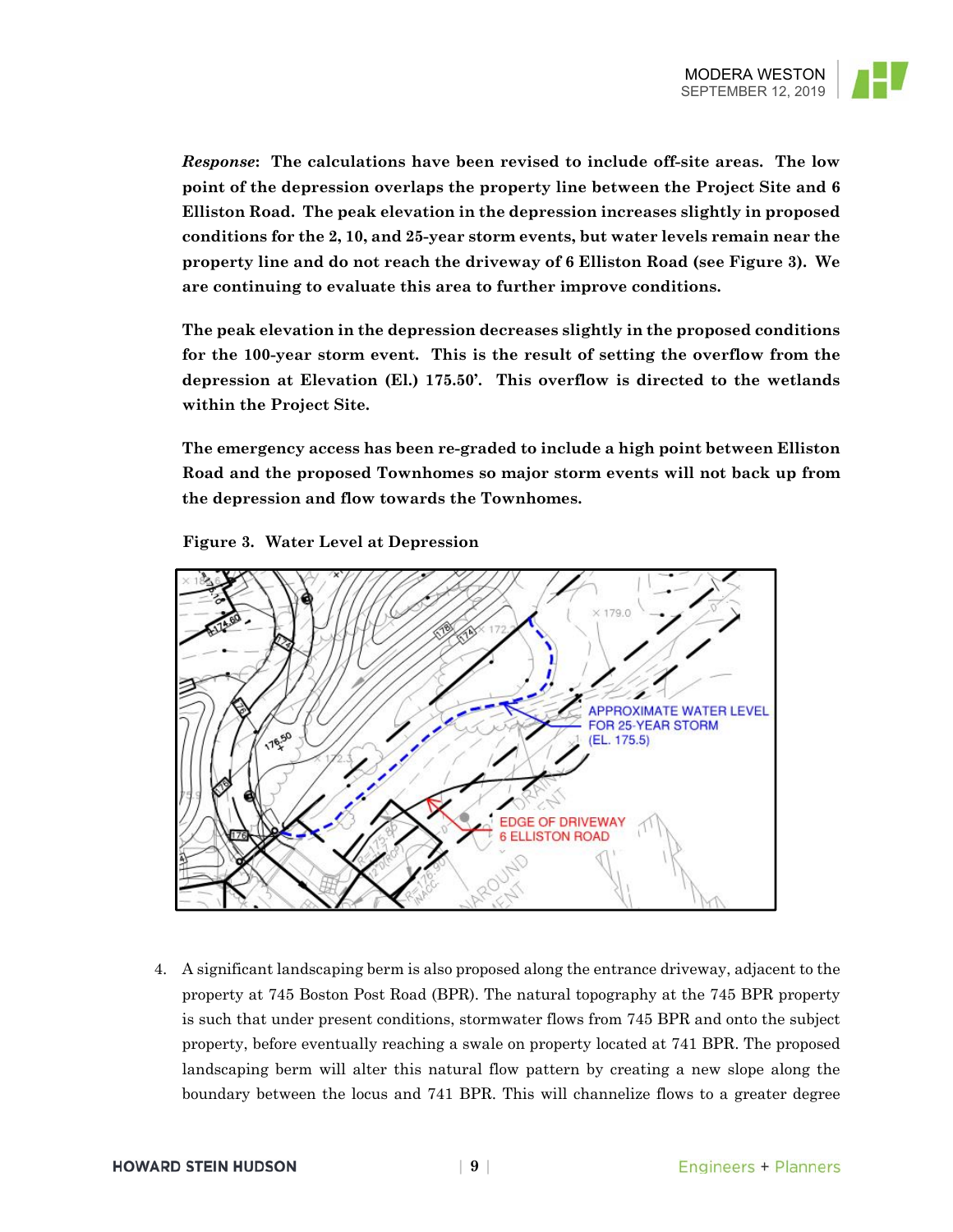

than exists now and has the potential to create a distinct drainage channel where none now exists. This could in turn create long-term erosion and sedimentation issues and may impact the health of mature trees on the property at 741 BPR. The applicant should quantify the flow expected along the joint property boundary and assess the potential for adverse impacts. An arborist should be consulted with to evaluate the potential long-term impact of the grading and drainage alterations to the health of mature trees on the property at 745BPR.

*Response***: This area has been re-graded to maintain a 10 foot offset between the property boundary of 745 Boston Post Road and the toe of the berms as recommended. This change moves the flow of the swale onto the Project Site until it reaches the existing swale that travels along the backside of the property at 745 Boston Post Road. The entire flow to the existing swale, including but not limited to the portion along the westerly property line of 745 Boston Post Road, is only 0.14 cubic feet per second (cfs) and would not be considered erosive, particularly after the area is stabilized with landscaping.** 

**The applicant consulted with an arborist as requested. The modification to the grading adjacent to 741 and 745 will not have an adverse effect on the tree growth. There are two mitigating factors: (1) the abundance of well drained soils on the property and surrounding properties, and (2) the fact that the existing swale on 741 Boston Post Road provides a positive drainage not allowing any ponding of surface water.**

5. Similar to the above discussion, the proposed landscaping berm behind the properties at 741 and 745 BPR will direct runoff from the south side of the berm onto those properties. The toe of slope for the berms adjacent to abutting properties should be adjust so that it does not reside right at the property boundary. A ten-foot offset between the property boundary and the toe of slope of berms along abutting properties should be maintained. Additionally, the engineer should assess whether the newly formed swale along the common property boundaries will convey greater flow than in the existing condition.

*Response***: The area has been re-graded to keep proposed grading 10-feet from the property line, except at the depression created on the Project Site at the emergency access road. The existing flow pattern has been maintained, but the area contributing runoff to the natural swale running along the property line has been reduced with the introduction of the proposed berms. Currently area denoted as Ex-3 on the "Existing Drainage Areas" plan is contributing runoff to the swale and post development an area denoted as Pr-20 on the "Proposed Drainage Areas" plan will be contributing runoff to the swale. Stormwater runoff**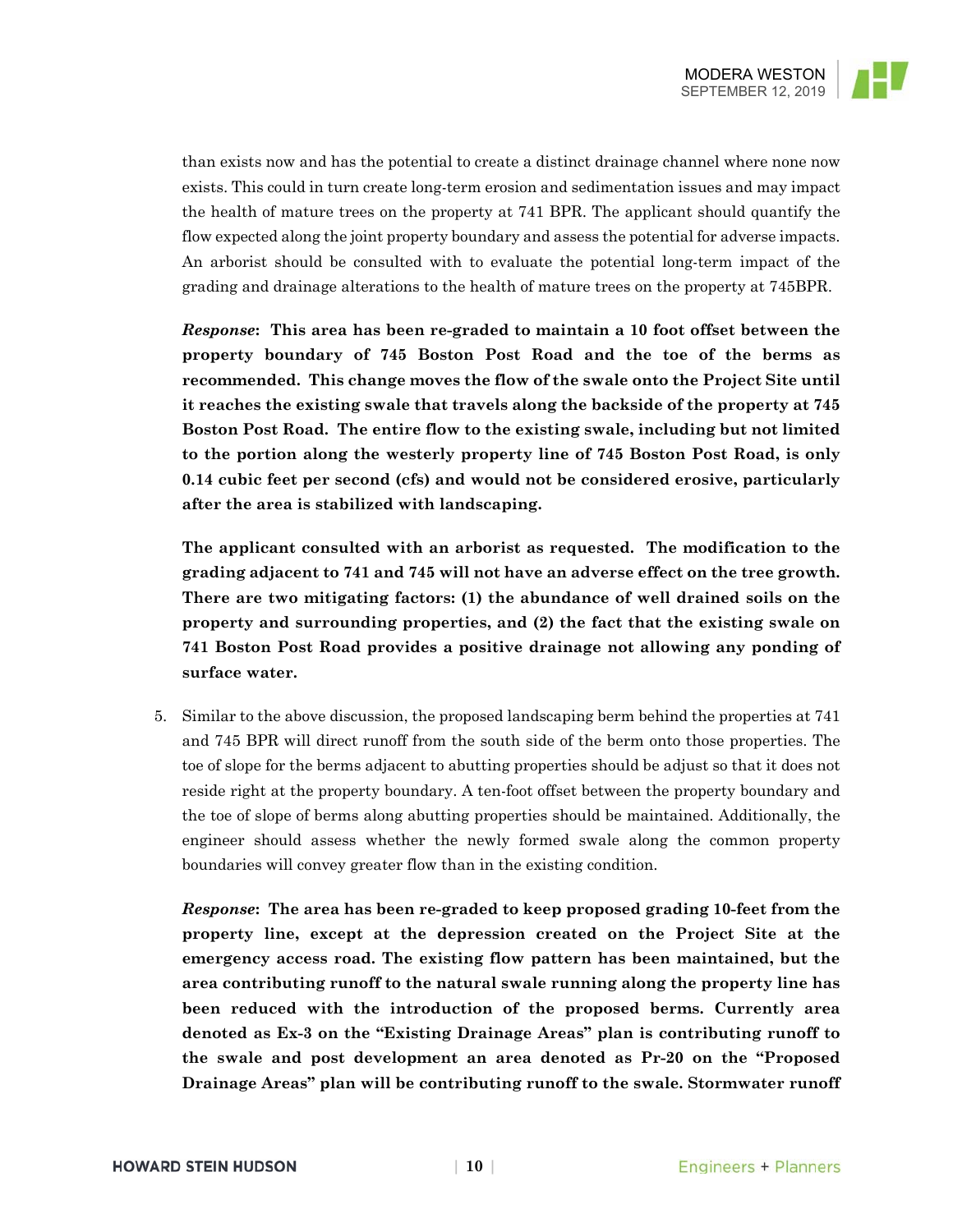

**to the swale and depression along the common property boundaries will be maintained or reduced in the proposed conditions. This is the result of grading and drainage for the proposed main entry, townhomes and berms cutting off a significant area that used to drain to the swale and depression.** 

6. The grading shown on Sheet C3.00 is incomplete in the vicinity of the west end of building TH-3. The proposed building is located just outside of the NDZ. The first-floor elevation is 177.12-feet and the elevation 30-feet to the west is 160-feet, a difference of 17-feet. It is unclear how this grading will be accomplished without intrusion into the NDZ. I also note that the plan calls for grading within 60-feet of a vernal pool. The Conservation Commission may raise concerns over the proximity of work to the vernal pool.

*Response***: Existing and proposed contours have been added in this location. This Townhome has a walk-out basement at elevation 166.45 feet. The grade difference (i.e. elevation 177.12 to 166.45) is made up along the westerly wall of the building. The grading is kept outside of the NDZ. The grading is within 70 feet of the vernal pool. However, there is no state regulation prohibiting this.**

7. Similarly, incomplete grading is shown on the north (rear) sides of Buildings TH-3 and Th-4. The plans should be revised to indicate the full extent of required grading and any additional intrusions into the NDZ.

# *Response***: Existing and proposed contours have been added to this area to clarify the extent of grading. The grading is kept outside of the NDZ**

8. It is unclear whether the proposed grading for the proposed stormwater infiltration system behind buildings TH-5 and A can be completed without disturbing the wetland. Additional detail is required.

# *Response***: The infiltration system has been redesigned and does not require grading within the wetland.**

9. A recreation center is proposed between Buildings A and B. The north edge of the recreation center is buttressed by a massive retaining wall with a height approximately 22-feet above existing grade. The north face of this wall is proposed to be as close as 9-feet from the wetland resource, an issue that will undoubtably raise concerns with the Conservation Commission, notwithstanding the fact that the wall is well within the previously discussed NDZ. It is likely that excavation for the footing or wall support base will extend even closer than 9-feet to the wetland. The plans provide for a generic detail of a precast, modular block wall, but given the mass of the load that this wall will retain, it is very likely that this detail is not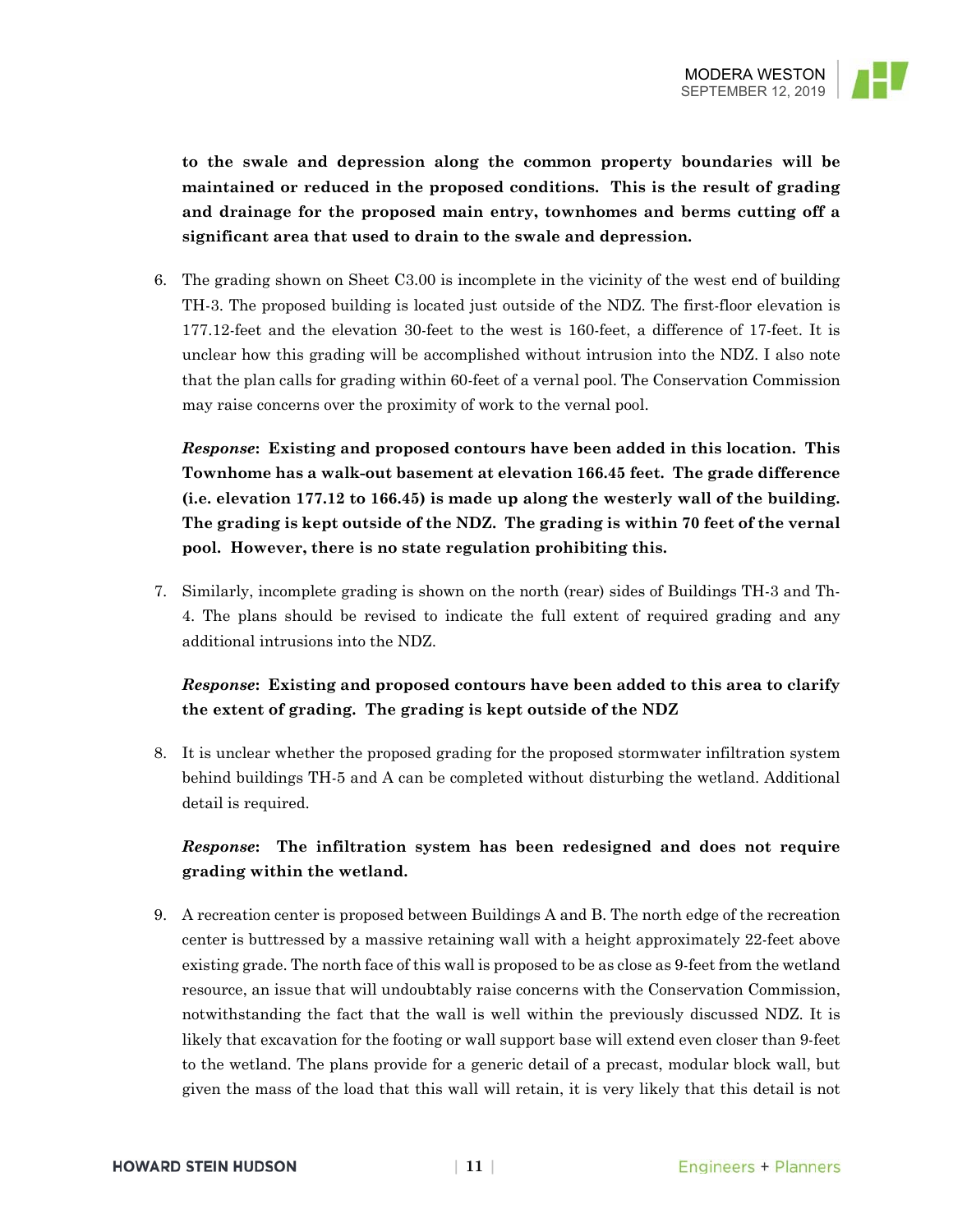

representative of what the final wall design will require. Given the sensitivity of the wall location, a detailed design, prepared by a structural engineer, should be provided to the ZBA so that the full impacts of its construction may be ascertained. Also, given the height of the wall and its location on the south side of the wetland, the wall has the potential to adversely impact the health of the wetland due to shading and root intrusion. The potential impact on the wetland should be assessed.

# *Response***: The plan has been revised relocating the proposed retaining wall to the south creating a larger setback to the wetland. The wall will be a modular retaining wall and the limit of work has been added to the plan.**

10. A three-foot tall wall is shown at the edge of pavement around the cul-de-sac by Building TH-3. The applicant should confirm that this wall will not interfere with the turning movements of fire equipment, as the fire truck chassis will overhang the wheels as it maneuvers around the cul-de-sac.

### *Response***: The wall does not interfere with the turning movement of the fire truck. See Exhibit E.**

### **HYDROLOGIC MODEL AND POTENTIAL IMPACTS:**

There are several issues, some significant, with the hydrologic analysis and hydrologic impact assessment as discussed below:

### Curve Number Selection:

The model, for both existing and proposed conditions, considers the grass and woods on the premises to be in "fair" condition, thereby assigning a higher curve number to these areas. During my site inspection, I noted very few areas that were not densely vegetated. The model should consider the existing state of vegetative cover as in "good condition" and select an appropriate runoff curve number for the model based on that designation. Appropriate curve numbers are 25 for woods in good condition, 30 for meadow in good condition and 39 for lawn in good condition. Lawn, meadow and woods should be calculated separately in the analysis of runoff curve numbers, and a weighted average assigned within each sub-watershed.

*Response***: We have revised the model to reflect areas in good condition with a lower curve number. We agree with the other curve numbers suggested, and the updated analysis reflects these adjustments.**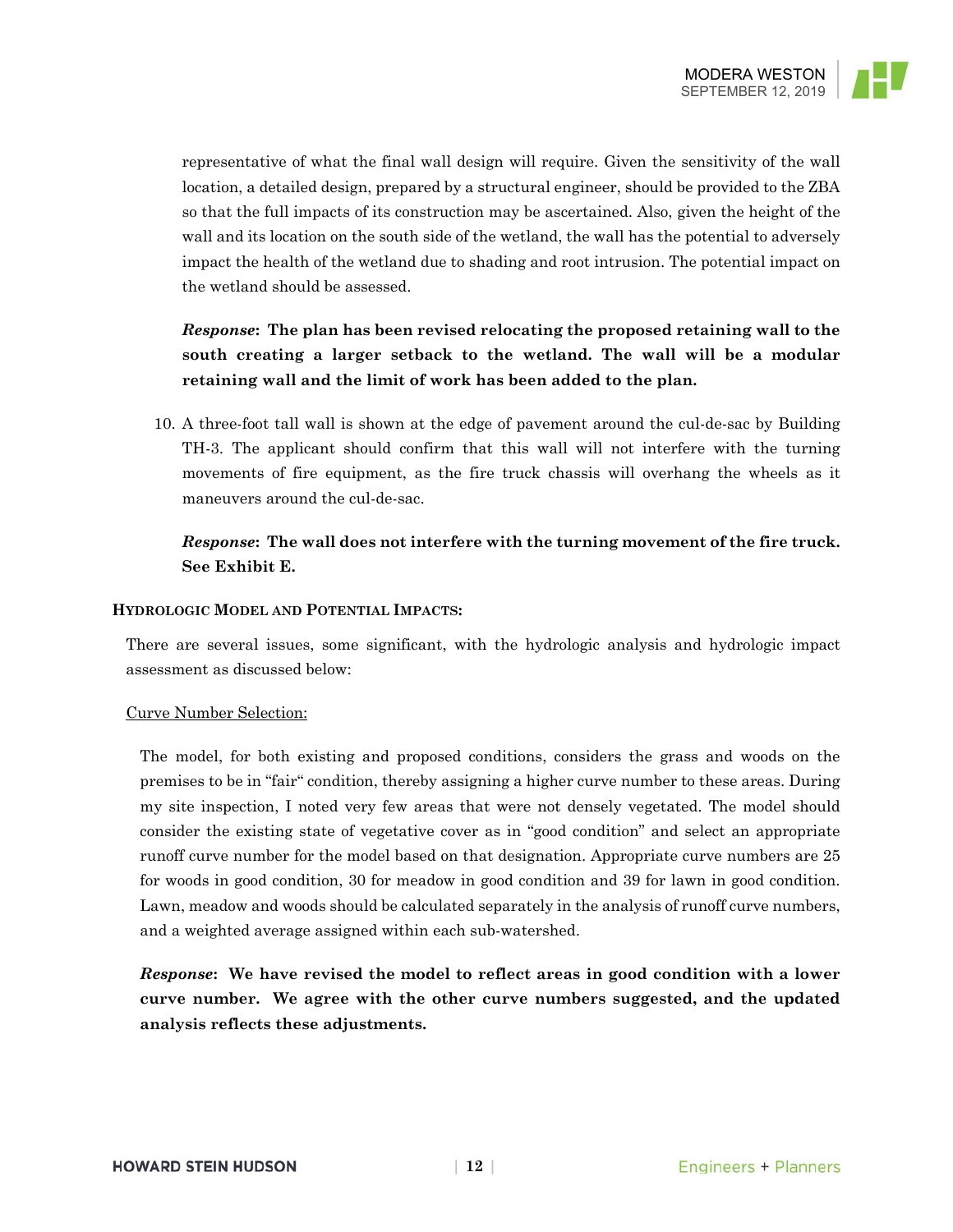

### Analysis of runoff to abutting property at 775 Boston Post Road (775BPR)

The watershed delineation along the boundary with property at 775 Boston Post Road is inaccurately depicted in both the existing and proposed watershed maps and in the hydrologic analysis. The model shows all runoff headed towards 775BPR as flowing through a "southwest depression". In reality, only a small portion of the watershed, WS-4 in the existing conditions model and WS-4B in the proposed condition model, flows through into this depression. As noted earlier, additional survey data is needed to define this basin. Also, WS-4 includes property that is actually on the 77SBPR property and is downgradient of the locus. This inclusion is inappropriate as it adds the impervious area of the 775BPR driveway to the existing condition model, masking impacts of the proposed development. Also, drainage from Boston Post Road bypasses the depression and flows overland toward the driveway at 775BPR.

The watershed delineation should be revised to subdivide watershed WS-4 into three smaller basins. One basin should include the flow from Boston Post Road to the catch basin; the second basin should include the area that flows into the "Southwest depression", while the third basin should include the portion of the basin to the north of the 775 BPR property that flows overland. None of the 775BPR property should be included in the delineation.

The engineer should also clarify, by identifying the area on the watershed delineation plans, the impervious areas being used in the model. The figures used in the existing conditions model seem high and should be verified by depicting the areas clearly on the watershed delineation plan.

Based on the issues with the watershed delineation and the model, I cannot opine on whether or not the 775BPR property will be impacted on the project. Hopefully the revised information will allow me to better assess what impacts, if any, the project may have on the 775BPR property.

*Response***: Additional on-the-ground survey was obtained and the design and calculations have been revised. The additional survey shows that there is a depression on 775 BPR property with a 22-inch culvert that directs flow under 775 BPR's driveway. It also shows that the catch basin in Boston Post Road directs flow towards this culvert.** 

**The watershed delineations have been revised. One subcatchment includes the area that flows to the 22-inch culvert. This includes a portion of the Project Site and the catch basin in Boston Post Road. A second subcatchment includes the area that flows overland from the Project Site to the north of 775 BPR.** 

**The 775 BPR property has been removed from the analysis as requested.**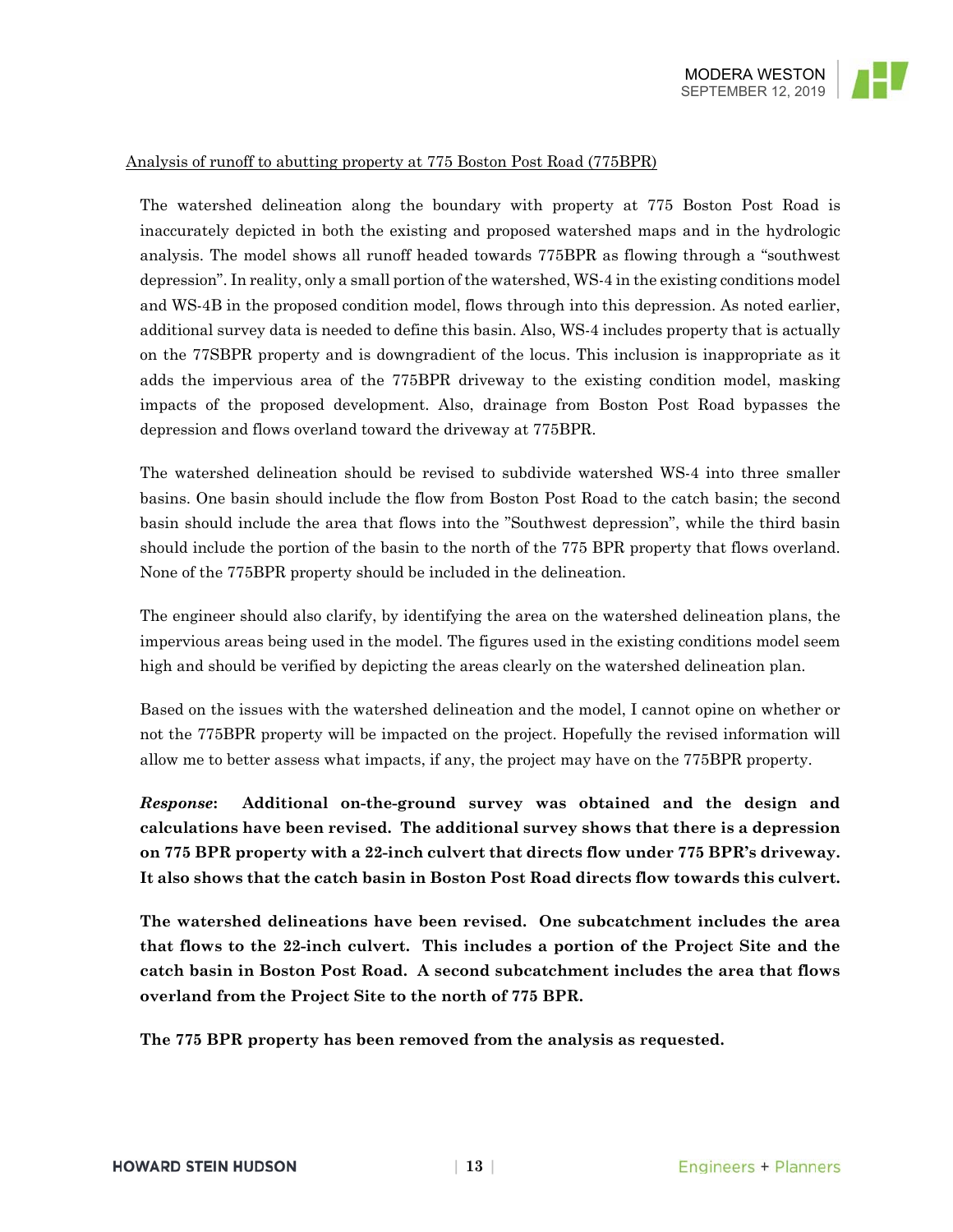

### Watershed WS-1 runoff curve numbers (Existing and Proposed Model)

The curve numbers selected for the both the existing and proposed hydrologic models indicates that the majority of this watershed consists of "grass in fair condition" (9.3-acres in existing model, 4.8-acres in proposed model). My site inspection, as well as a cursory review on Google Earth, indicates that most of this area is actually in a wooded condition and should be assigned a lower curve number. Clarification from the modeler is requested.

# *Response***: The hydrologic model for existing and proposed conditions has been updated to separately indicate areas of grass and wood and use a curve number appropriate to the various states of vegetative cover.**

### Watershed WS-2 runoff curve numbers (Existing and Proposed)

The curve numbers selected for both the existing and proposed hydrologic model indicates that the majority of this watershed is in a wooded condition but with Hydrologic Group D (very poorly drained) soils. While this assumption is somewhat supported by the Middlesex Country Soil Survey, the modeler should add the Soil Survey lines to the delineation map to demonstrate that all soils within this sub- watershed belong in the Hydrologic Group D classification.

*Response***: The outlines of the areas with different types of soils on site were added using the USDA web soil survey as a source. The pre and post development plans contain the existing and proposed watersheds and the different soil types present within each watershed. The location of Soils belonging to Hydrological Group D have been confirmed as recommended.** 

# Analysis of Hydrologic Impacts to Elliston Road Abutters, Watershed WS-3 Delineation and Hydrologic Model

The analysis of Watershed WS-3 is significantly flawed in several respects and the result is a drainage analysis and design that is erroneous and has the potential to create both on-site and offsite flooding and damage. There are several issues in play, as described below.

First, watershed WS-3 flows to a closed depression (Southeast Depression) that straddles the property line between the subject property and properties at 741BPR, 745BPR, 3 Elliston Road and 6 Elliston Road. Water stored within this depression has the potential to impact all these properties. The grading as presently proposed will construct a tall landscaped berm within a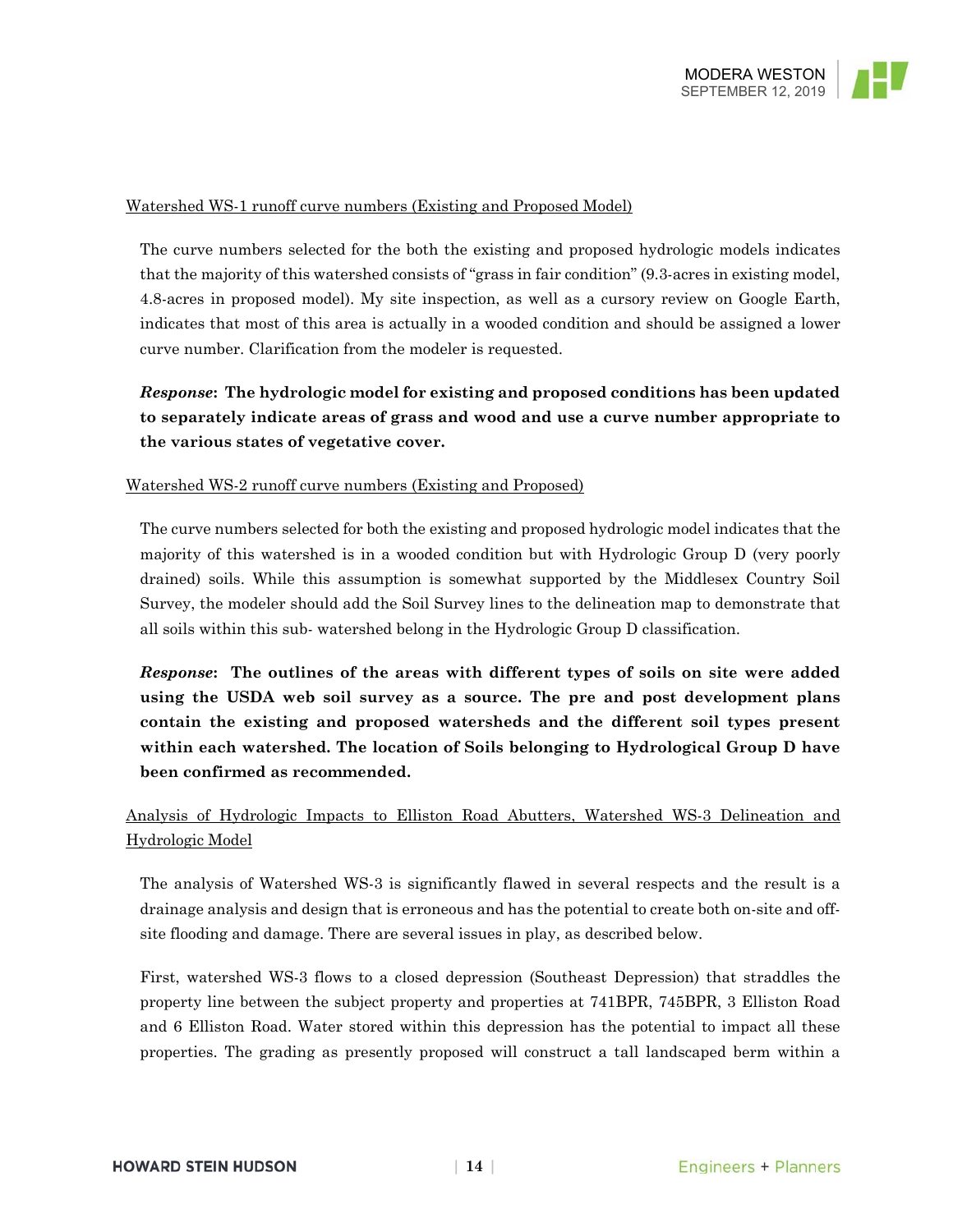significant portion of the depression of the subject property and thereby reduce the available stormwater storage capacity within the depression.

The first significant flaw in the applicant's analysis is the failure to recognize that a significant area of offsite property, including significant portions of the 741BPR, 745BPR, 3 Elliston Road, 4 Elliston Road and 6 Elliston Road all flow into the depression. The watershed delineation and hydrologic model fail to account for this contributing flow area and underestimate the stormwater volume flowing into the depression. Even without including this area, the existing condition model shows that the depression fills up to elevation 176-feet, which is essentially full capacity. Above elevation 176-feet, the abutting property at 6 Elliston Road will experience driveway and lawn flooding. I have attached a watershed delineation plan using the town's GIS system to identify the unaccounted-for area. While Elliston Road does have a drainage system that will divert some flow beyond the depression, the system likely does not have the capacity to convey larger storm events, as street drainage systems are typically designed for smaller storm events. Any future analysis will have to account for flows in larger storm events that will bypass the drainage system in Elliston Road.

The proponent proposes to reduce the effective storage (elevation 176-feet and below) capacity in the depression by 58-percent by construction of the landscaping berm. This reduction, coupled with the error in the watershed delineation, has the potential to displace stormwater onto the abutting properties and create significant flooding issues.

The second significant flaw lies in how the model analyzes the hydraulic conveyance of stormwater during intense storms. The proposed condition model assumes that an overflow spillway, to serve as an emergency outlet, will be constructed at elevation 175.0-feet. The overflow spillway is assumed in the model to have a crest length of 25-feet and will allow flows to pass into the wetlands on the east end of the property. This spillway would thus keep water levels in the depression at a maximum elevation of about 175-feet for the 100-year storm event. The proposed grading plan, however, shows the crest elevation of the emergency outlet set at elevation 176.S-feet. While this elevation is reasonable based on the existing contours, it will result in flood water rising to elevation 176.5-feet, again flooding the property at 6 Elliston Road.

A third, and even more significant flaw in both the analysis and design is the grading of the emergency access extension of Elliston Road. The emergency access road, constructed adjacent to the depression and between the two landscaping berms, will slope from elevation 176-feet at the existing end of Elliston Road to elevation 172.5-feet at its intersection with the driveway between buildings TH-8 and TH-9. The road is graded with a constant pitch, meaning there is neither a sag nor a crest along the road.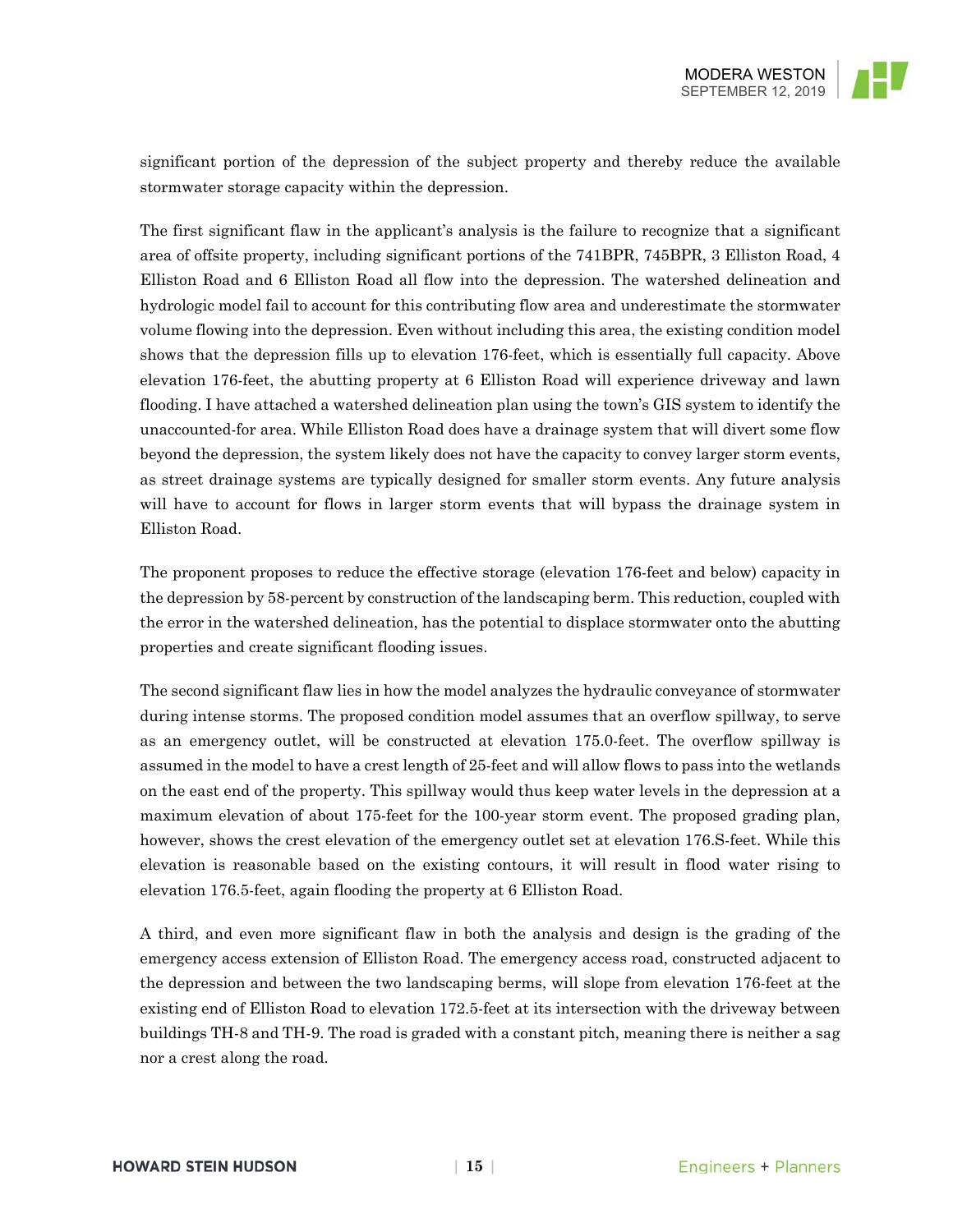

The issue with this grading scheme is that the road grade is actually lower than the emergency spillway elevation. The road near the depression is at elevation 174-feet, 1.5-feet lower than the spillway elevation of 176.5-feet. As the water level rises in the depression during a storm event, water will begin to flow over and along the emergency access road at elevation 174-feet. Stormwater will follow the emergency road and then spread out across the project driveway and landscaping areas, potentially flooding the buildings TH-9 and TH-10.

Any overflow from the depression that does occur will ultimately flow into Watershed WS-2 and then into Cherry Brook. The hydrologic model does not account for this flow.

It is clear that the design and analysis of the interaction of the stormwater depression with both the abutting properties and the subject property has significant issues would have benefited from closer review by the applicant's engineer.

*Response***: The calculations have been revised to include off-site areas. The low point of the depression overlaps the property line between the Project Site and 6 Elliston Road. The peak elevation in the depression increases slightly in proposed conditions for the 2, 10, and 25-year storm events, but water levels remain near the property line and do not reach the driveway of 6 Elliston Road (see Figure 3). We are continuing to evaluate this area to further improve conditions.** 

**The peak elevation in the depression decreases slightly in the proposed conditions for the 100-year storm event. This is the result of setting the overflow from the depression at Elevation (El.) 175.50'. This overflow is directed to the wetlands within the Project Site.** 

**The emergency access has been re-graded to include a high point between Elliston Road and the proposed Townhomes so major storm events will not back up from the depression and flow towards the Townhomes.** 

### Proposed Watershed WS-8

The proposed watershed plan and hydrologic model indicates that all of WS-8 is directed to Infiltration system S-M-1. However, a portion of the project driveway discharges to a water quality catch basin, WO-3. This basin then discharges to a surface outlet near the NDZ to the north of building TH-10. This drainage design is inconsistent with the hydrologic model. Either the basin must be re-directed, or the model must be adjusted.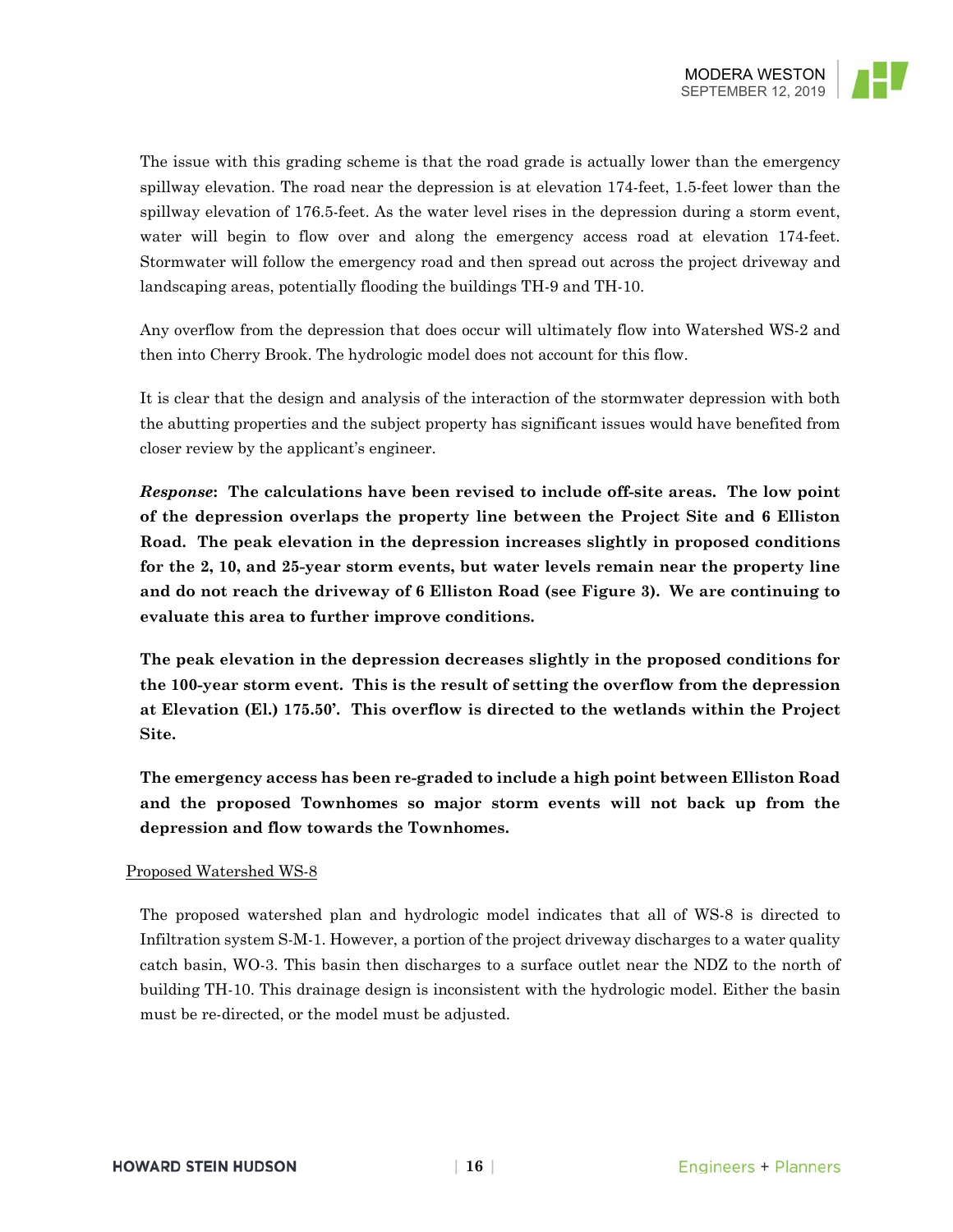

*Response***: The design has been revised and the model updated. Drainage areas have been renamed and in some cases drainage patterns altered from the initial submittal, per reviewers' recommendations and this comment is no longer relevant.** 

### Impacts on Cherry Brook and Downstream Abutters

Given the numerous analysis and design errors contained in the submittal, the values reported in the analysis cannot be relied upon. However, even assuming the analysis and design was errorfree, the Stormwater report indicates that flooding in Cherry Brook will increase significantly as a result of the project. The analysis indicates, as stated in Appendix C of the Stormwater Report, that peak flows in Cherry Brook will increase, for the 100-year storm event from 57-cubic feet per second (CFS) in the existing condition, to 66 CFS in the proposed condition. Total runoff volume into Cherry Brook will increase, for the 100-year event, from 4.4 acre-feet (AF) in the existing condition to 5.9 AF in the developed condition. These values represent increases in peak discharge rate and runoff volume of, respectively, 16 percent and 34-percent. Increases in runoff volume to Cherry Brook are also reported for the 10-year event (29%) and the 25-year event (30%). These are significant increases and may lead to an increase in flooding along Cherry Brook, downgradient of the project.

*Response***: The design has been revised. The revised hydrologic analysis indicates that proposed peak discharge rates to Cherry Brook will be less than existing peak discharge rates for the 2, 10, 25, and 100 year storm events. Although MassDEP Stormwater Management Standards do not require post-development volumes be maintained at or below existing conditions, the proposed runoff volume from the Project Site to Cherry Brook will be less than existing conditions for the 2, 10 and 25 year storm events.** 

### **DRAINAGE COLLECTION, CONVEYANCE AND DISPOSAL SYSTEMS:**

The following comments are specific to the drainage design system layout and details:

1. System specific details are required for each infiltration system ( a generic detail is provided). If "isolator rows" are proposed to trap sediment prior to infiltration, they should be sized and depicted on individual details for each infiltration system.

*Response***: In lieu of providing a detail for each system, the number and layout of the chambers in each system is shown on the plans and drawn to scale. The system components and quantities are indicated in narrative form on the details.**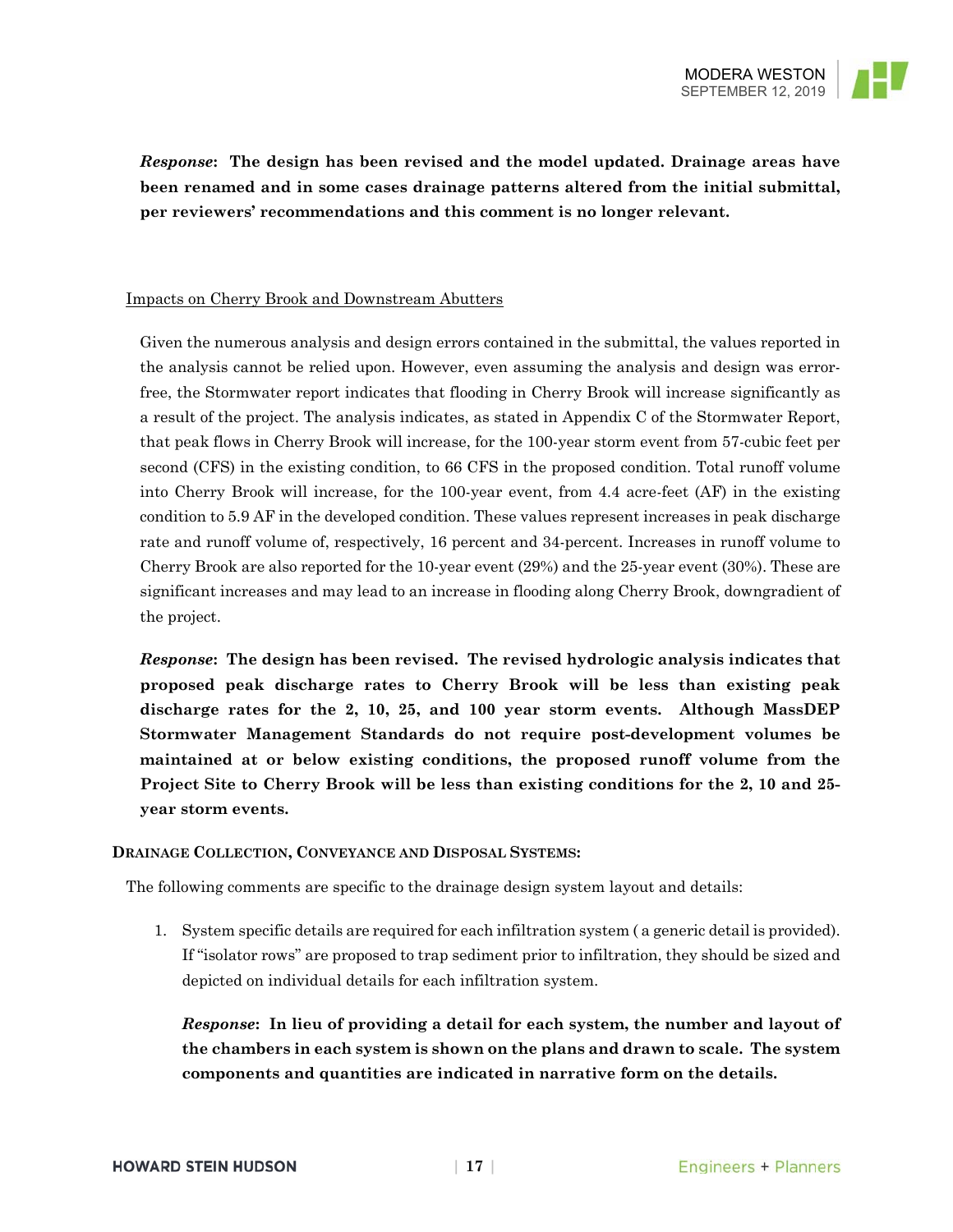

2. A soil evaluation to establish the seasonal high-water table and infiltration capacity is required at Infiltration System S-M-4.

*Response***: Boring GZ-16 is located about 100 feet away from this system and indicates a groundwater level 22 feet below grade (approximately elevation 160'). It is likely that the groundwater level is sufficiently deep to allow the installation of this system, but we agree it should be confirmed prior to construction. We request that the Board considers allowing the applicant to perform a test pit/soil evaluation at a later date but prior to issuance of the building permit, which is common practice and will allow the Board sufficient opportunity to ensure technical compliance.**

3. Will the wastewater treatment plant have roof drains connected to the infiltration system7 The drawings are unclear.

*Response***: The wastewater treatment plant will have roof drains conveying water into a collector pipe behind the building that will connect to infiltration system 12.**

4. The plans indicate that drainage components will be located closer than 10-feet to some of the wastewater treatment tanks. MADEP design standards for the separation between wastewater treatment tanks and storm drains is 25-feet.

# *Response***: Adjustments will be made to the drainage components in conjunction with the final design of the wastewater treatment facilities and associated Groundwater Discharge Permit.**

5. Overflow outlets from all infiltration systems should be directed to stone-protected level spreaders and that discharge at a maximum rate of 0.1-cfs per linear foot at maximum design discharge.

*Response***: The plans have been revised to indicate riprap aprons/level spreaders at all proposed outlets. All proposed riprap aprons are 10 feet wide except the apron at infiltration system 7 that is 14 feet wide. Design provides for more than a linear foot of width per 0.1 cfs of design flow calculated at a 10-yr storm.** 

6. There are two stormwater treatment units labeled as WQU-4. Please clarify.

*Response***: The treatment units have been relabeled**.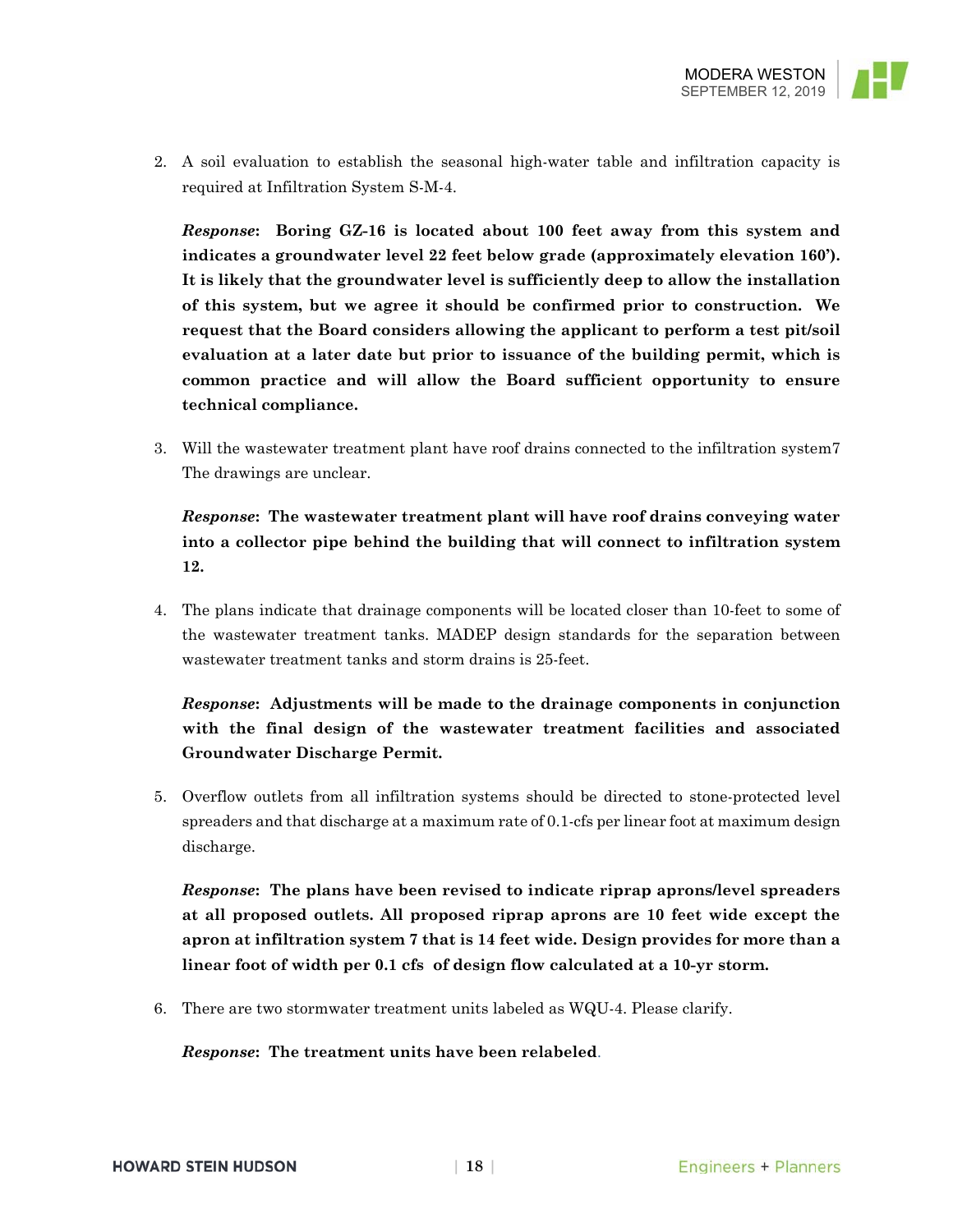

7. All water quality treatment units should be designed and configured in an "off-line" configuration to allow high flows, those in excess of one inch of runoff, to bypass the treatment unit to avoid the re-suspension of sediments.

# *Response***: The water quality treatment units being used do not require an off-line configuration. They are designed so they can bypass excessive flows during large storm events without washing out captured pollutants.**

8. The roof drainage from buildings Th-1 and TH-2 should not discharge directly into the water quality unit. An additional manhole should be added down-gradient of the WQU to allow the roof drainage to flow into the conveyance system.

# *Response***: The roof drainage from buildings TH-1 and TH-2 have been revised so they go directly to a subsurface infiltration system and avoid the proposed WQUs.**

9. The roof drainage from building TH-4 is being discharged into a water quality unit. This drainage must bypass the unit.

# *Response***: The roof drainage has been redirected so it goes directly to an infiltration system and avoids the water quality unit.**

10. A roof drainage manhole is located between buildings Th-3 and TH-4. This manhole is connected to a street catch basin, CB-23. This connection is not permissible, as the roof drainage needs to bypass the catch basin.

# *Response***: The roof drainage from TH-3 and TH-4 has been redirected to subsurface infiltration systems located in front of the buildings. The drainage connection was eliminated.**

11. DMH-17 needs to be a Water Quality Inlet to treat runoff from the street prior to infiltration.

## *Response***: The plan has been revised. CB 23, CB 24 and DMH 17 have been removed from the design.**

12. The design of Infiltration system S-M-2 requires more detail. It is not clear what the two small rectangular elements on either end are for. Also, roof drain inlets should connect beyond isolator rows, whereas connections from street drainage components should be fed into isolator rows.

*Response***: The infiltration system has been reconfigured. Also, the plans now show the system components. Isolator rows are not currently proposed.**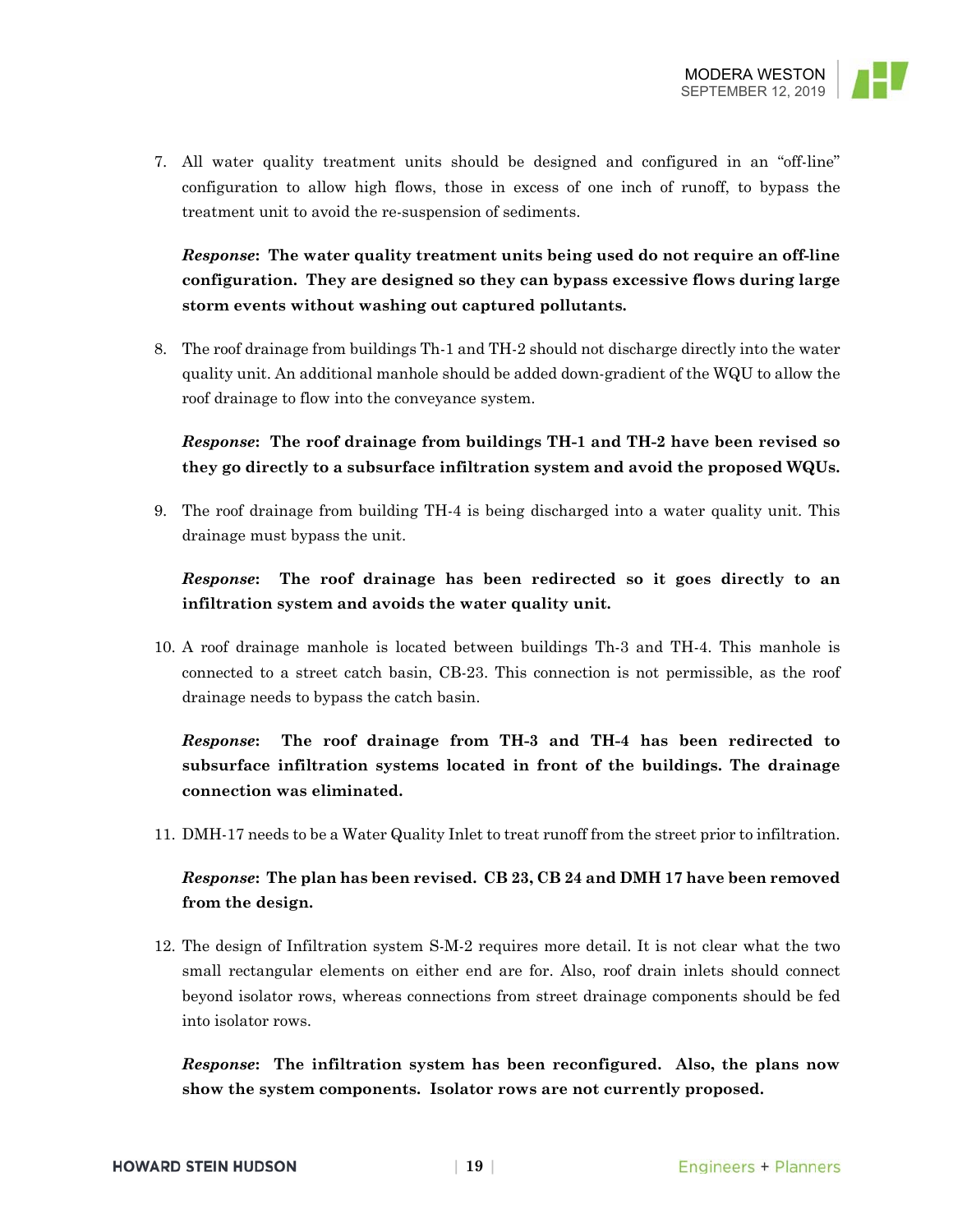

13. The trench drain leading from the garage bay at Building A should discharge into a sump prior to connection into the infiltration system.

*Response***: The trench drain has been rerouted so flows from it discharge into a water quality unit prior to reaching an infiltration system.** 

14. Soil Boring number GZ-3, located at Infiltration System S-M-2 recorded a water table at elevation 161.0-feet. The bottom of infiltration system is proposed at elevation 160.0-feet, or a foot below the water table. MADEP Stormwater management regulations require a minimum of two feet of separation between the bottom of the infiltration system and the high-water table. As such, this infiltration system will have to be raised a minimum of three feet. Additionally, if the system has less than a four-foot offset to the water table, a hydraulic mounding study must be submitted. I also note that raising this system may have additional wetland impacts, increasing the disturbance within the NDZ and possibly encroaching into the actual wetland resource area.

*Response***: This system was originally intended to be a detention system, which would not require separation from groundwater. However, we have changed this to a shallower system to promote additional stormwater infiltration and treatment. A hydraulic mounding study will be submitted as part of the Notice of Intent application.** 

**Since the system is shallower than originally proposed, the system has not been raised. The system has been moved further from the wetland to avoid grading within the NDZ.** 

15. The overflow outlet for Infiltration System S-M-2 needs to be a level spreader placed at the bottom of the fill slope.

*Response***: A level spreader has been added at the end of the outlet pipe.** 

16. A sub-surface stormwater detention basin, S-M-1, is proposed under the landscaping berm to the south of Building TH-10. I have several serious concerns related to this system. First, the system is proposed under the landscaping berm. In places there will be as much as 14 feet of fill over the plastic chambers. The berm will also have trees and other vegetation on its surface. Access to the system for inspection and maintenance of the system will be impossible. This is contrary to accepted and sound engineering practice. Also of concern is the depth of the system relative to the water table. No soil testing has been conducted within the confines of the proposed system to the depth required to confirm whether or not the system will have the proper offset to the water table to allow it to function properly. While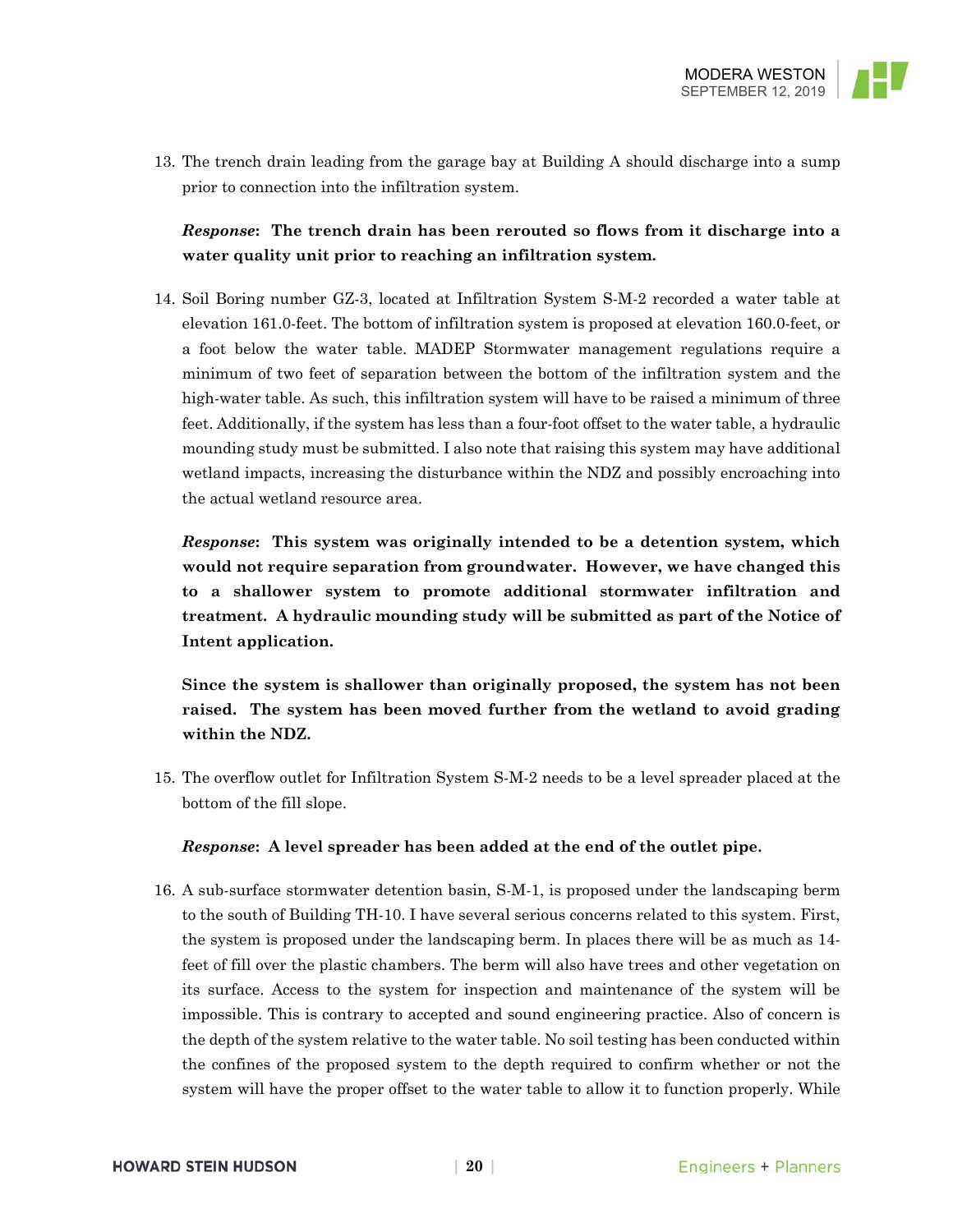

the MADEP mandated testing has not been performed at this location, testing at other locations suggest that the water table may be found at elevations near 160-161-feet. If so, this places the bottom of the system at or just above the water table. The engineer will need to provide testing, by a MADEP certified soil evaluator, within the confines of the system and to a depth a minimum of four feet below the proposed bottom of the system. Should the proposed bottom of the system be located less than four feet above the water table, a groundwater mounding study must be conducted. My opinion is, however, that the system should not be located under the landscaping berm. I suggest that an alternative location for this detention basin be considered. One possible location is to the rear of the west wing of Building B. I would also recommend that the engineer consider an open bio-retention basin or rain garden. Such a system offers the advantages of easier inspections, simplified maintenance, increased biodiversity and enhanced wildlife habitat.

# *Response***: This system has been eliminated. Several smaller infiltration systems have been added to the design instead.**

17. Appropriate means to inspect, access and clean all stormwater infiltration systems is needed.

# *Response***: The plans have been revised to indicate the location of the inspection ports for the infiltration systems.**

18. Calculations should be provided for the sizing of storm drains for both the street and roof drainage conveyance systems

*Response***: Calculations to size all drainage pipes on site were performed. Calculations are based on the rational method and are added as attachment to this response.** 

### **DEMOLITION AND EROSION CONTROL PLAN:**

The proposed project will require major earth moving activities including significant cuts and fills. The project will likely require several years to complete and during that period there is the potential for erosion and sedimentation issues to both sensitive resource areas such as wetlands, vernal pools and public water supplies, and to abutting properties. Such a project requires a well-planned construction- sequencing plan as well as a detailed plan to control erosion, sediment, dust and water runoff during construction. At this time, no such plan has been forwarded as the information provided on Sheets C1.00 and C1.00 can at best be considered placeholders and not representative of any real effort to define the construction process and potential impacts related to the site work. Given the rudimentary state of the plans, I will refrain from commentary until such time as a serious attempt is made to address the potential impacts and develop realistic mitigation measures. Such a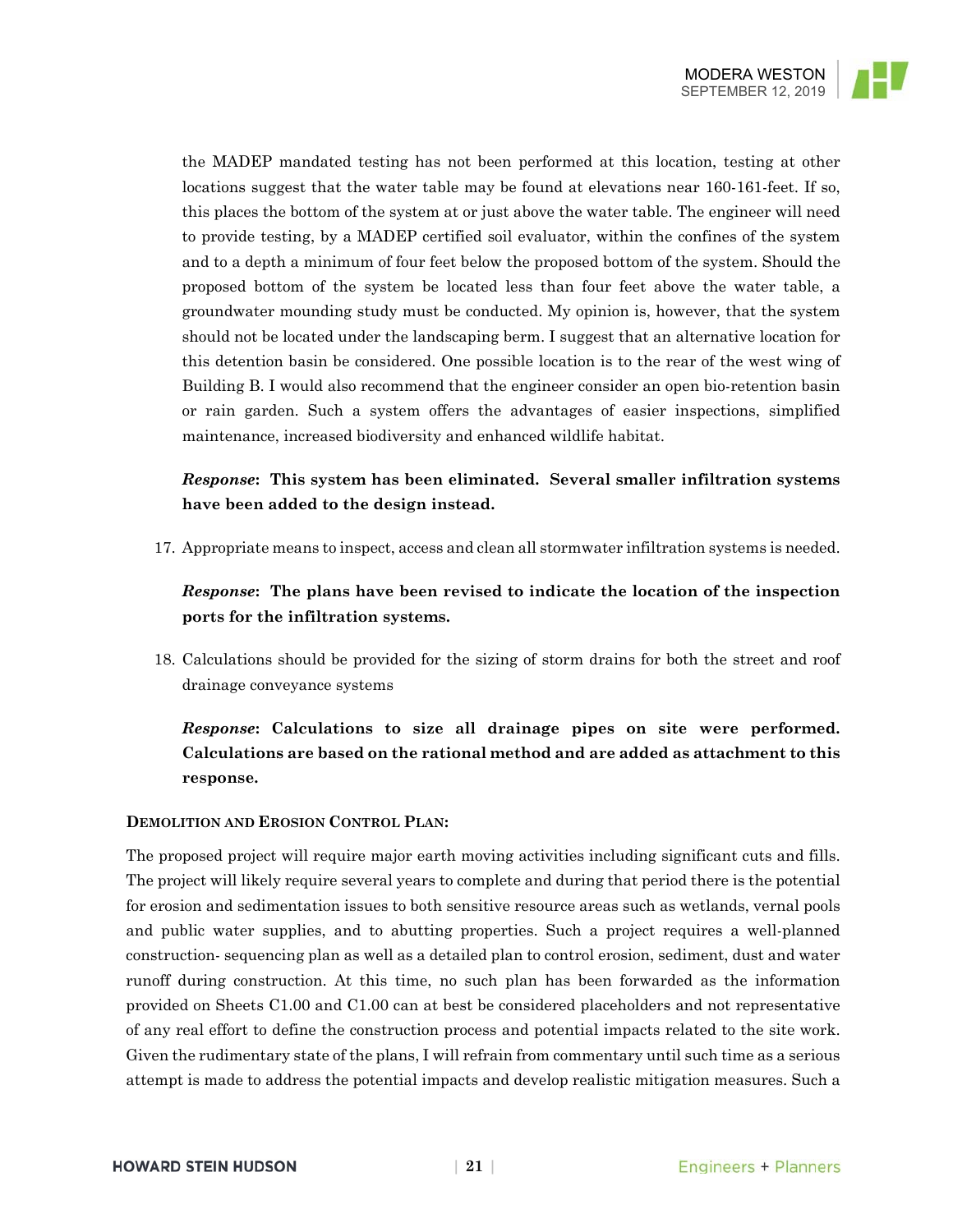

plan should consider earthwork moving requirements, material stockpile and stabilization areas, worker parking and worker sanitation facilities, project phasing, truck delivers and truck exports, among the numerous other factors that must be considered when managing a large construction project within a developed neighborhood.

I will note that the proposed construction entrance requires an alteration of the stonewall along a scenic road.

*Response***: It is the applicant's experience that for 40B developments the mitigation measures outlined above are typically detailed as part of the SWPPP in conjunction with the site work contractor** 

### **UTILITY PLANS:**

At this time, I have not performed an extensive review of the submitted utility plans, Sheets C4.00 and C4.01. I would generally expect that any utility-related issues can be resolved relatively easily, especially compared to the more complex grading and drainage issues. I do recommend that the applicant obtain written comments from both the water department and the fire department on the proposed water system.

*Response***: The applicant has met with DPW Director, Town Engineer and Water Department Supervisor to present the plans as the designs progressed and expect once detailed utility plans are finalized they will be provided to the DPW and its water supply engineering consultant.** 

#### **SITE DETAILS:**

Similar to my comments on the Utility Plan, I have not reviewed the construction details very closely, as I expect many will change as the project is revised to address my comments. As such I will offer only the few comments below, reserving the right to provide additional comments as revised plans are provided:

1. The details for the water quality treatment devices show one inlet pipe and one outlet pipe. The site plans depict water quality inlets with as many as three inlets and one outlet. The engineer should confirm with the supplier of these proprietary devices that such configurations are feasible and revise the details accordingly.

*Response***: Configurations have been discussed with the supplier and revised to decrease the number of connections and the alignment of inverts in and out of the Water Quality Unit structures.**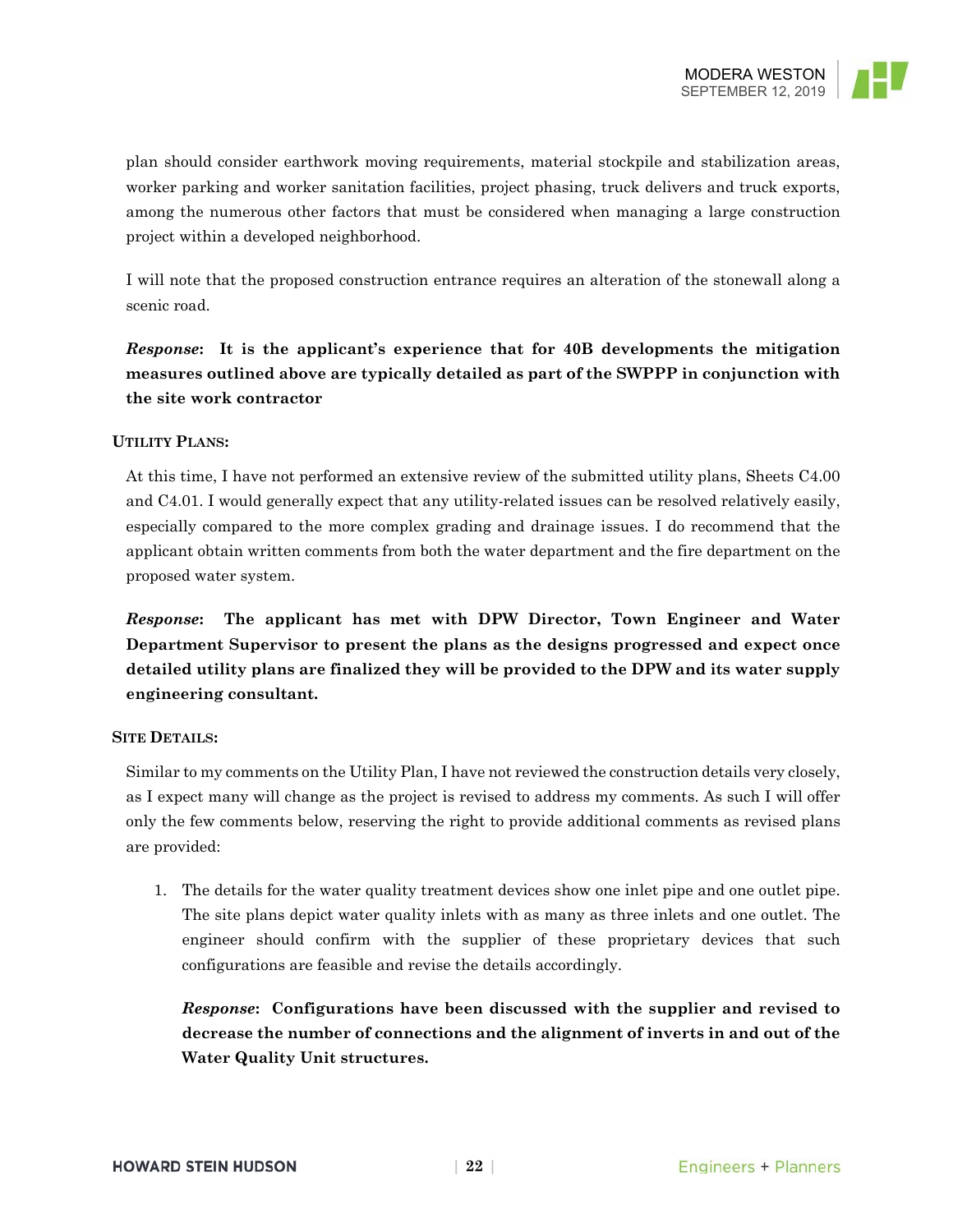

2. As discussed earlier, customized details are required for each infiltration system.

### *Response***: The plans have been revised to show the configuration and layout of the infiltration system components.**

3. As discussed earlier, the generic modular block wall detail proposed for the 22-foot tall retaining wall seems unlikely to be sufficient. A structural engineer should review this wall and provide a detail specific to this wall.

### *Response***: The final design will be subject to review by a structural engineer.**

### **LONG TERM OPERATION AND MAINTENANCE (O & M) PLAN:**

The submitted long term 0 & M plan needs refinement. As submitted the plan is generic and short on specifics. No consideration at all is given to the inspection and maintenance of infiltration systems, which is the primary means of stormwater control proposed for this project. I will refrain from additional commentary until such time that a more robust plan is provided. I do note that this is a topic that should be coordinated with the Conservation Commission.

#### *Response***: The O&M Plan will be updated as part of the Notice of Intent process.**

#### **STORMWATER REPORT AND CHECKLIST:**

This entire document will require revision when revised plans with a workable drainage system are provided. The final report will require certification by a Professional Engineer.

*Response***: The Stormwater Report Checklist will be completed and stamped by a Professional Engineer as part of the Notice of Intent process.** 

Please contact me at (617) 348-3305 or rlatini@hshassoc.com if you have questions or comments.

Sincerely,

Richard Latini, P.E., LEED Green Assoc. Associate Principal